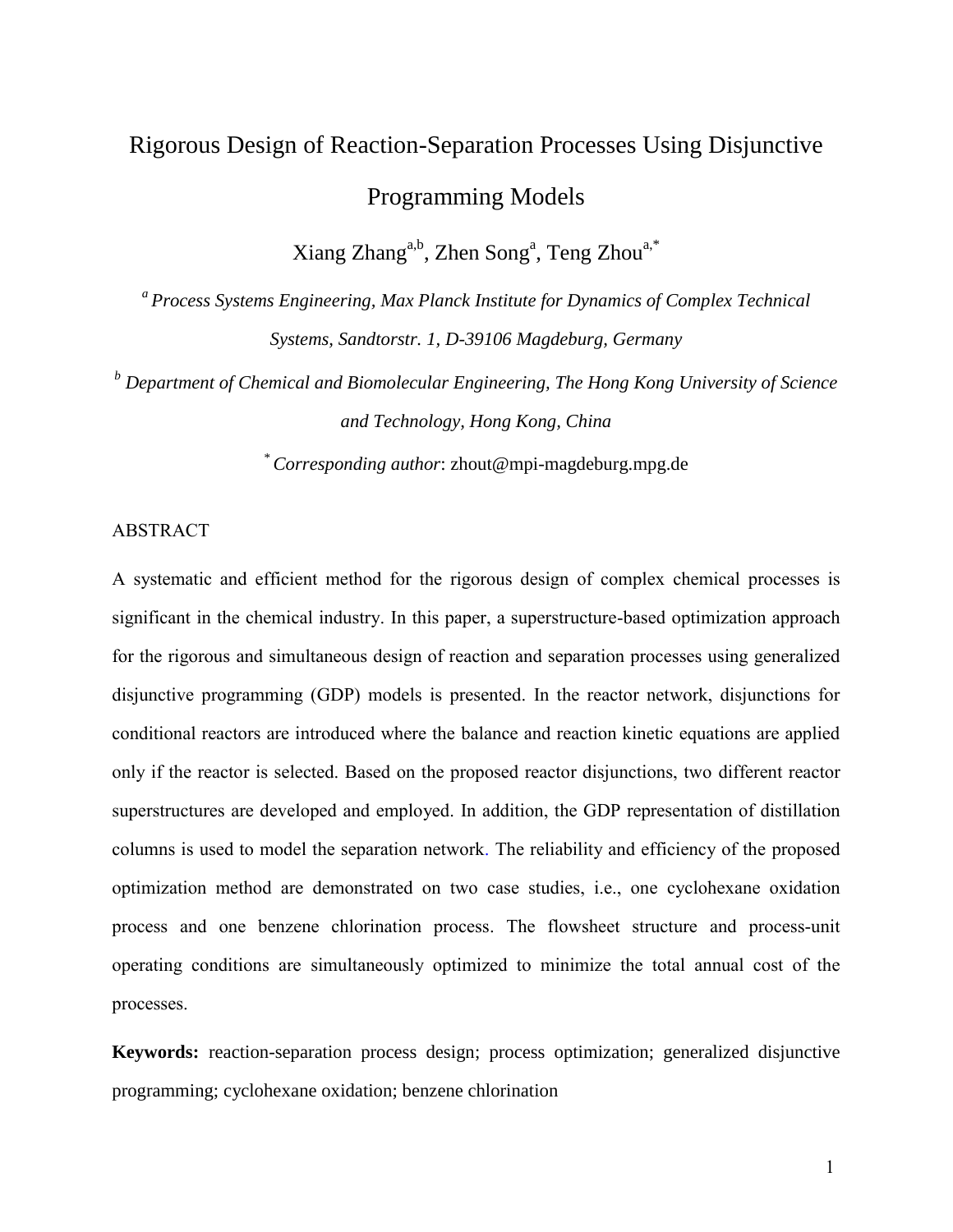# **1. INTRODUCTION**

There is no doubt that systematic process design has been playing an important role in the development of the chemical society. Over the past decades, various work on process design and process synthesis has been carried out.<sup>1,2</sup> As chemical engineers, it is common practice to decompose the overall design problem into sub-problems such as reactor network design and separation network synthesis. $3-5$  This is because the simultaneous design of reaction-separation processes leads to combinatorial explosion. In combination with the strong nonlinearities embedded in process and thermodynamic models, the resulting mathematical optimization is a challenging task. However, due to the strong and complex interactions between reaction and separation systems the change of any condition in any unit can significantly affect the performance of the entire chemical process.<sup>6</sup> Thus, the development of reliable process design approaches with general applicability for reaction-separation processes is highly desirable.

Almost all chemical production processes begin with reactions. The existing methods for reactor network design can be mainly classified into heuristics, geometric attainable region, and superstructure-based optimization. Based on the long-term experience of chemical engineers and researchers, heuristic methods are usually applied for simple and well-understood reaction systems.<sup>7</sup> Due to its sequential nature, the applicability of this method for complex systems is limited by the managements of interactions among different design levels. Attainable region concept which graphically represents the maximum achievable product composition can be directly used to generate the optimal reactor design for given reaction kinetics. $8-13$  But it is hard to apply this method to problems with more than three dimensions and multi-recycles. With the rapid development of efficient optimization algorithms and solvers, the superstructure-based optimization approach becomes attractive. In general, a superstructure containing possible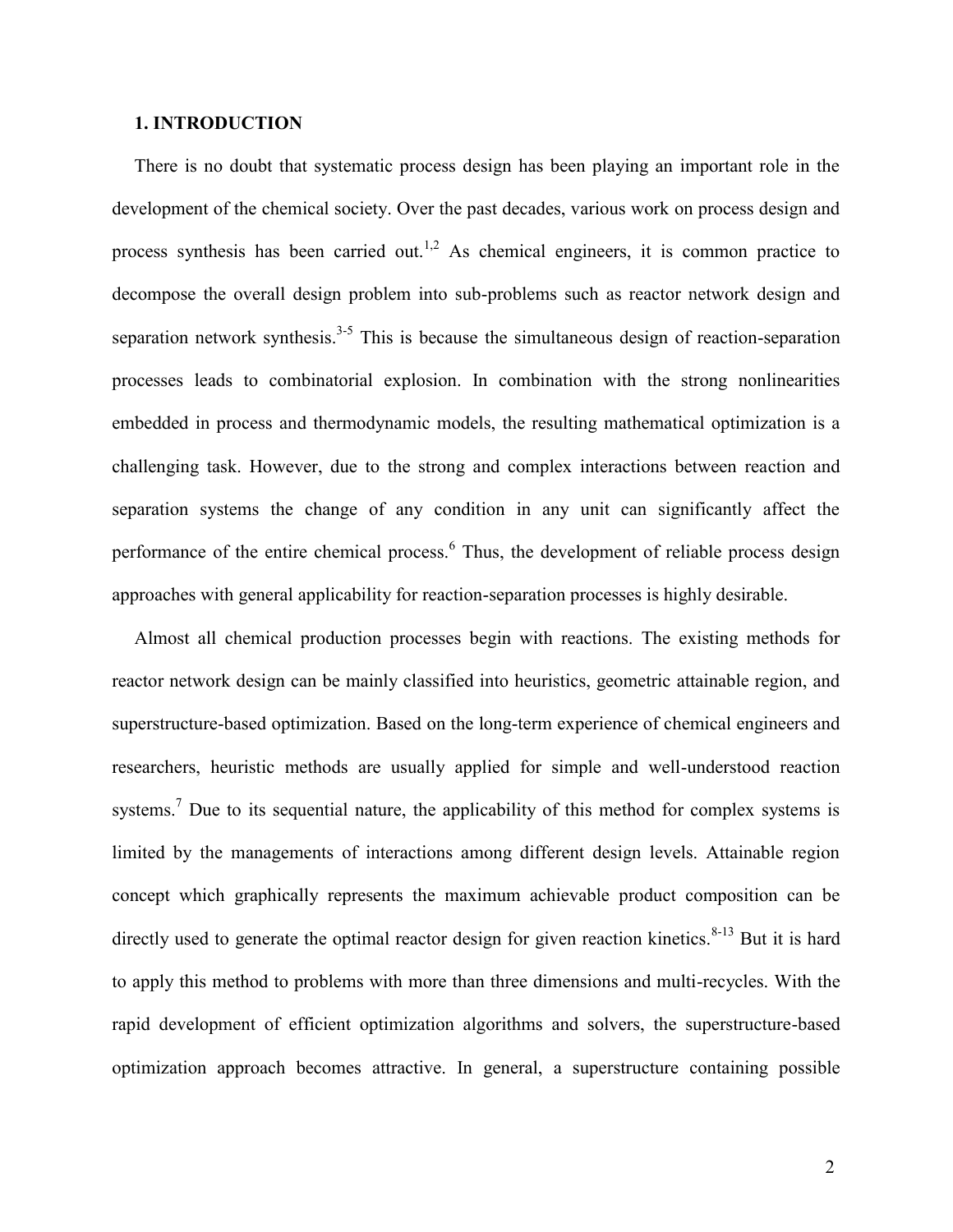reactor configurations is predefined and the structure is formulated as (mixed-integer) nonlinear programming problems.14-20 Furthermore, optimization techniques can also be coupled with the attainable region concept to enable the construction of multi-dimensional attainable regions.<sup>13,20</sup>

Unlike the multidirectional developments of reactor network design, the research of optimal design of complex separation systems primarily focused on optimization-based approaches. Short-cut methods such as Underwood method,<sup>21</sup> boundary value method,<sup>22</sup> or rectification  $body<sup>23</sup>$  method are generally used at the preliminary design stage to provide a rough and quick estimation. Moreover, simulation-based optimization approaches have been applied to design complex distillation systems.<sup>24,25</sup> Concerning the rigorous modeling of distillation columns where both discrete and continuous variables are involved, there are two major formulations: mixed-integer nonlinear programming  $(MINLP)^{26,27}$  and generalized disjunctive programming  $(GDP)$ .<sup>30-33</sup> In the MINLP representation, the number of equilibrium trays are determined by the variable locations of feed tray, reflux, and boil-up. To improve its robustness and applicability, the reformulation as a purely continuous optimization problem and external thermodynamic function has been introduced.<sup>28,29</sup> In the GDP approach trays are modeled as permanent and conditional ones (see Section 3.2 for more information). Barttfeld et al.<sup>33</sup> compared the solution properties of those two approaches (i.e., MINLP and GDP). They indicated that the use of logicbased disjunctions and propositions in the GDP model greatly improves the modeling robustness and the computational efficiency. Importantly, on the basis of the state equipment network (SEN) and state tank network (STN) representations the GDP methodology can be easily extended to the synthesis of complex column configurations. $31,32$ 

For considering the strong interactions between reaction and separation systems, great progresses have also been made for the determination of optimal process configuration. Kokossis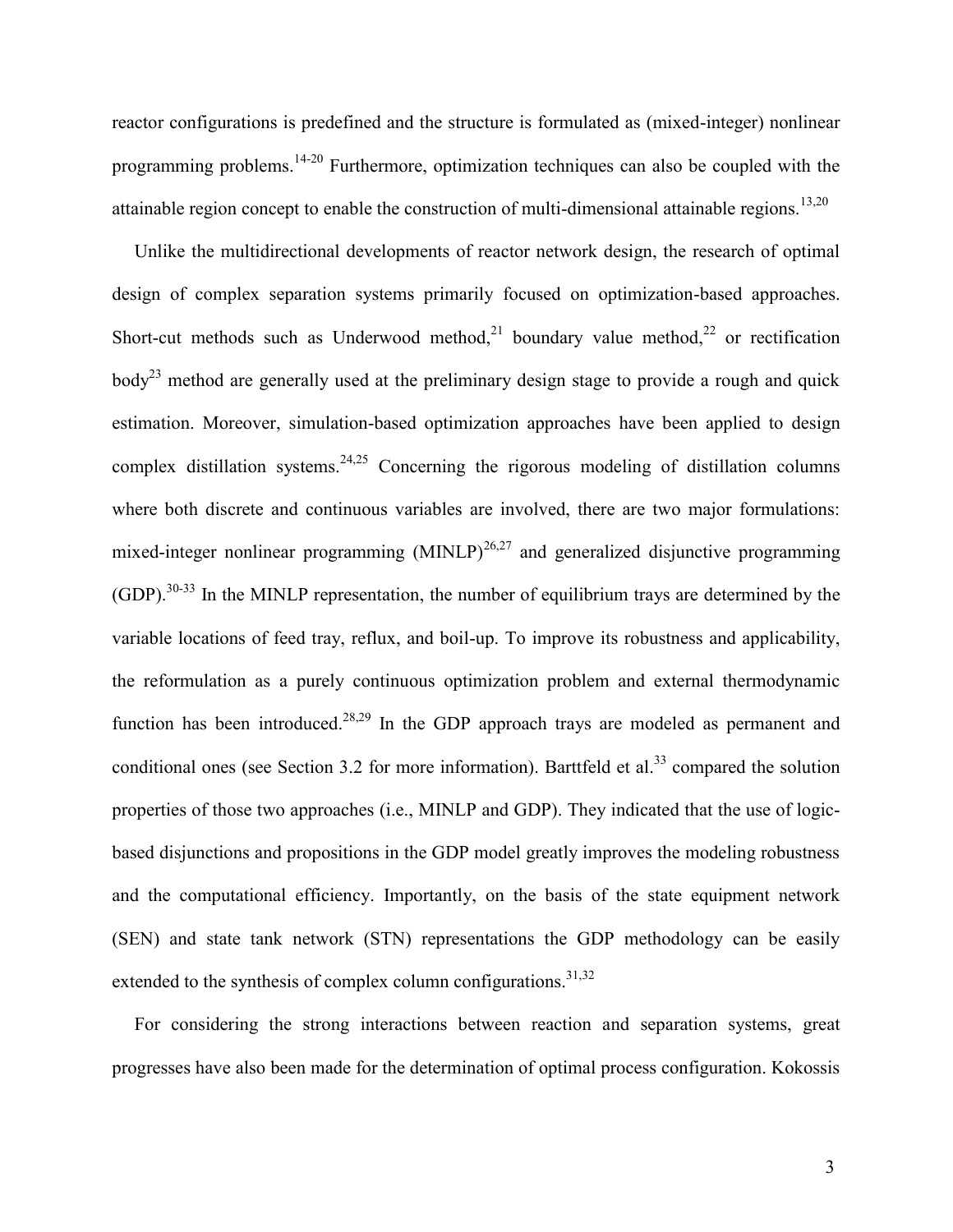and Floudas formulated the synthesis of isothermal reactor-separator-recycle systems as MINLP.<sup>34</sup> Hentschel et al.<sup>6</sup> coupled the innovative elementary process function concept with process-wide optimization technique to obtain the best process parameters. Additionally, Linke and Kokossis used two stochastic optimization technologies to synthesize global optimal configurations of reaction-separation systems.<sup>35</sup> However, in these contributions short-cut distillation models are used to reduce the design complexity. The usage of short-cut models can result in large inaccuracy since these models are based on ideal system assumptions which are often invalid in most industrial cases. Moreover, detailed design information such as equipment sizes and costs cannot be offered using short-cut models. To overcome these limitations, simulation-based optimization has been proposed.<sup>36-39</sup> On the one hand, the coupling of stochastic algorithms and rigorous process simulations were implemented.<sup>36</sup> However, the reliability of this method is limited when the number of design variables increases. On the other hand, surrogate models can be built from the regression of simulation-based data.<sup>37-39</sup> Later, the original process models are replaced by the surrogate models, through which the complexity of process optimization is significantly reduced. Nevertheless, without the usage of physical simplifications these models often involve a bumpy and complex functional form which is undesired for algebraic optimizations.<sup>40</sup> Additionally, the accuracy of surrogate models is usually limited by the insufficient sampled data. Recker et  $al^{41}$  proposed an optimization-based framework for integrated reaction-separation process design where multiple connections between reaction and separation systems are considered. Process alternatives are enumerated using heuristics and prescreened using shortcut models. Promising candidates are further optimized using rigorous process models. This incremental refinement allows for a reduction in the number of structural decision variables and thus increases the numerical robustness. However, the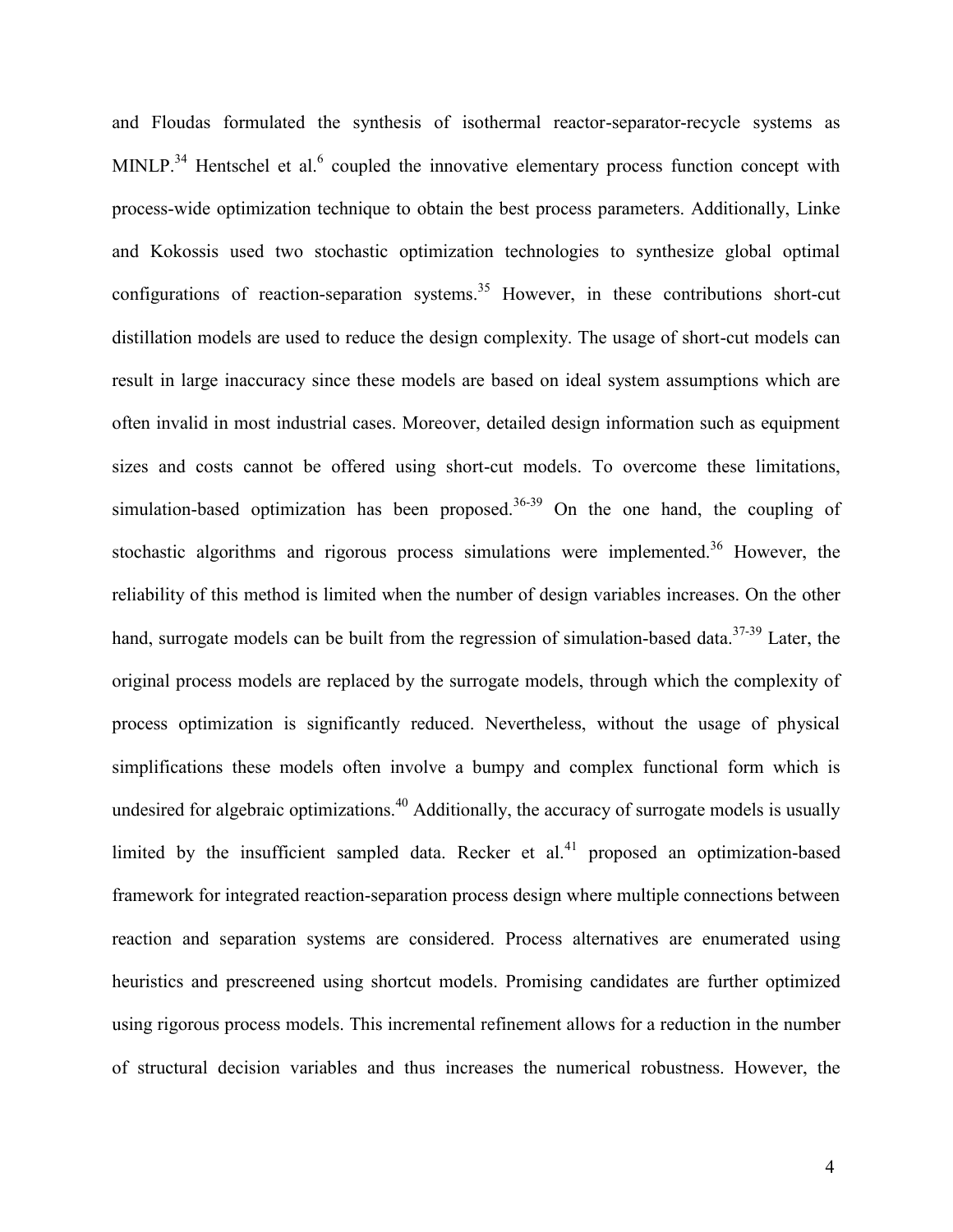optimal process may have been discarded during the initial prescreening stage due to the incomplete enumeration and/or the deviation of the shortcut models.

In conclusion, rigorous and simultaneous reaction-separation process design is necessary for achieving efficient chemical processes. Conventional methods cannot efficiently address the problem because of the large and complex design space. For the optimization-based process design either simplified process models or knowledge-based heuristic methods have been applied to reduce the computational complexity. Recently the GDP models have been proven to be very efficient for the modeling of discrete and continuous optimization problems.<sup>42</sup> These considerations motivate us to develop GDP models for the rigorous and simultaneous design of reaction and separation processes. Note that only the traditional 'reaction followed by separation' structure is considered in this work.

The paper is organized as follows. First, the design problem is stated. Afterwards, two GDP model-based reactor superstructures are proposed and the existing GDP model for the design of separation systems is briefly outlined. Finally, the performance of the proposed design approach is demonstrated on two industrial examples.

#### **2. PROBLEM STATEMENT**

For a given reaction system with known kinetics and thermodynamic data, the objective is to generate an economically optimal process under a specified product production rate. In the process, a reactor network is followed by a sequence of distillation columns that is used to recover unconverted reactants and purify the products to certain purities. The flowsheet structure including the types of reactor, interconnection between reactors, and separation sequences, the unit specifications such as the reactor and heat exchanger sizes, number of trays, as well as the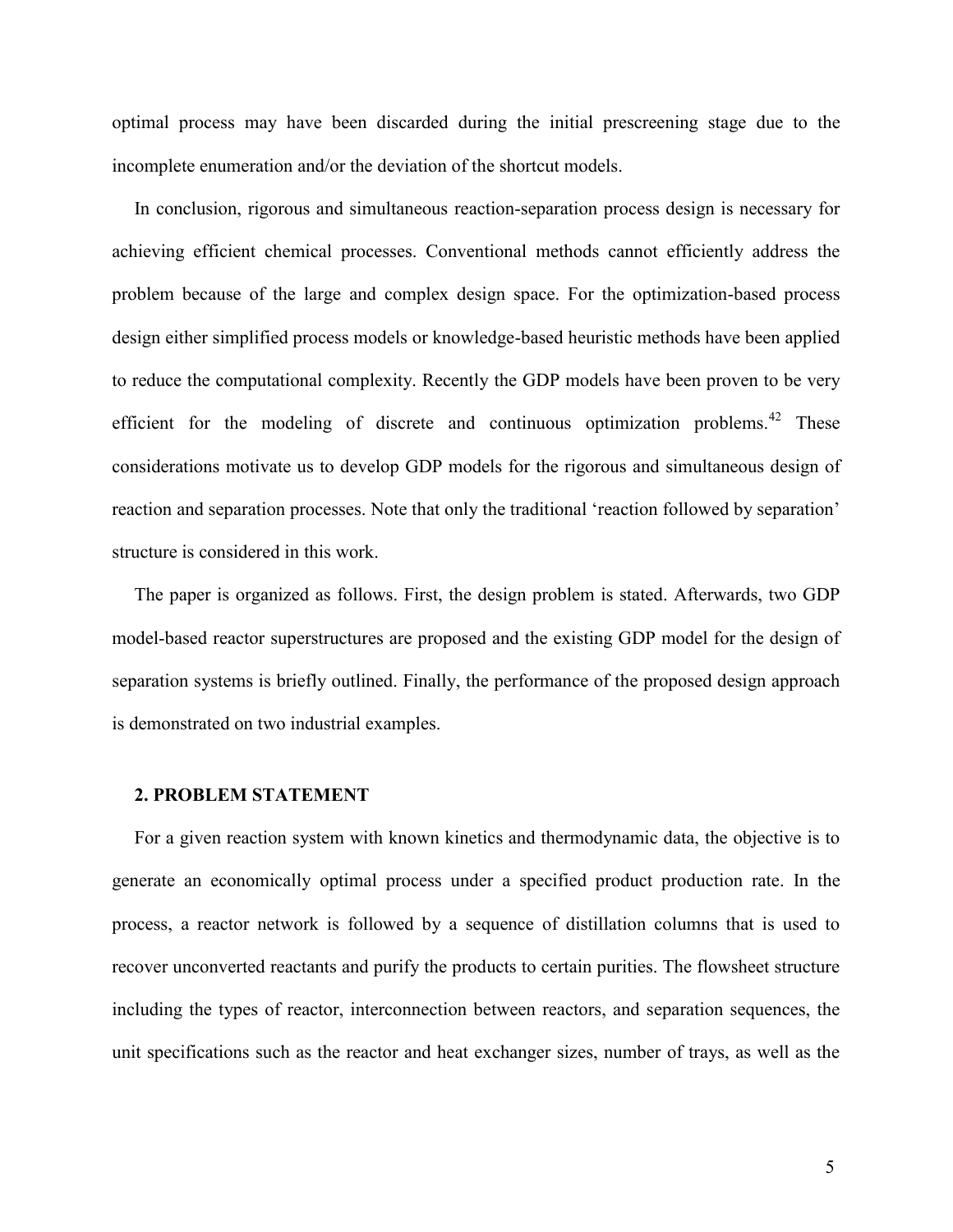process operating conditions (e.g., reflux ratios) are the variables to be optimized to minimize the total annual cost (TAC) of the process.

In the proposed design problem several assumptions are made:

- Only ideal reactors: continuous stirred tank reactor (CSTR) and plug flow reactor (PFR) are considered in the reactor network. External utilities are used to maintain isothermal operation inside the reactor. Constant liquid densities are also assumed.
- Simple distillation columns with one feed and two outlet streams are used. Total condenser and partial reboiler are considered. Besides, the cooling and heating requirements are provided only by external utilities (i.e., cooling water and steam) and no heat integration is used. All the distillation columns are operated at 1 atm. Thus, the vapor phase is treated as an ideal gas.

Despite the above model simplifications, the proposed design method is considered rigorous from the perspective that it enables the simultaneous optimization of structural and operational variables for all possible process configurations.

#### **3. MODEL DESCRIPTION**

In general, the overall superstructure consists of two networks: the reactor network and the separation network.

#### **3.1. Reactor Network**

The academic and industrial research on reactor network design is attractive since the reactor is regarded as the heart of an overall chemical process. Extensive reviews of systematic approaches for reactor network design can be found in the literature.<sup>17,41</sup> Previously, research focused on the manipulation and adjustment of mixing patterns within the reactor.<sup>18</sup> It is well known that PFR is assumed without back-mixing along the reactor horizon and CSTR assumes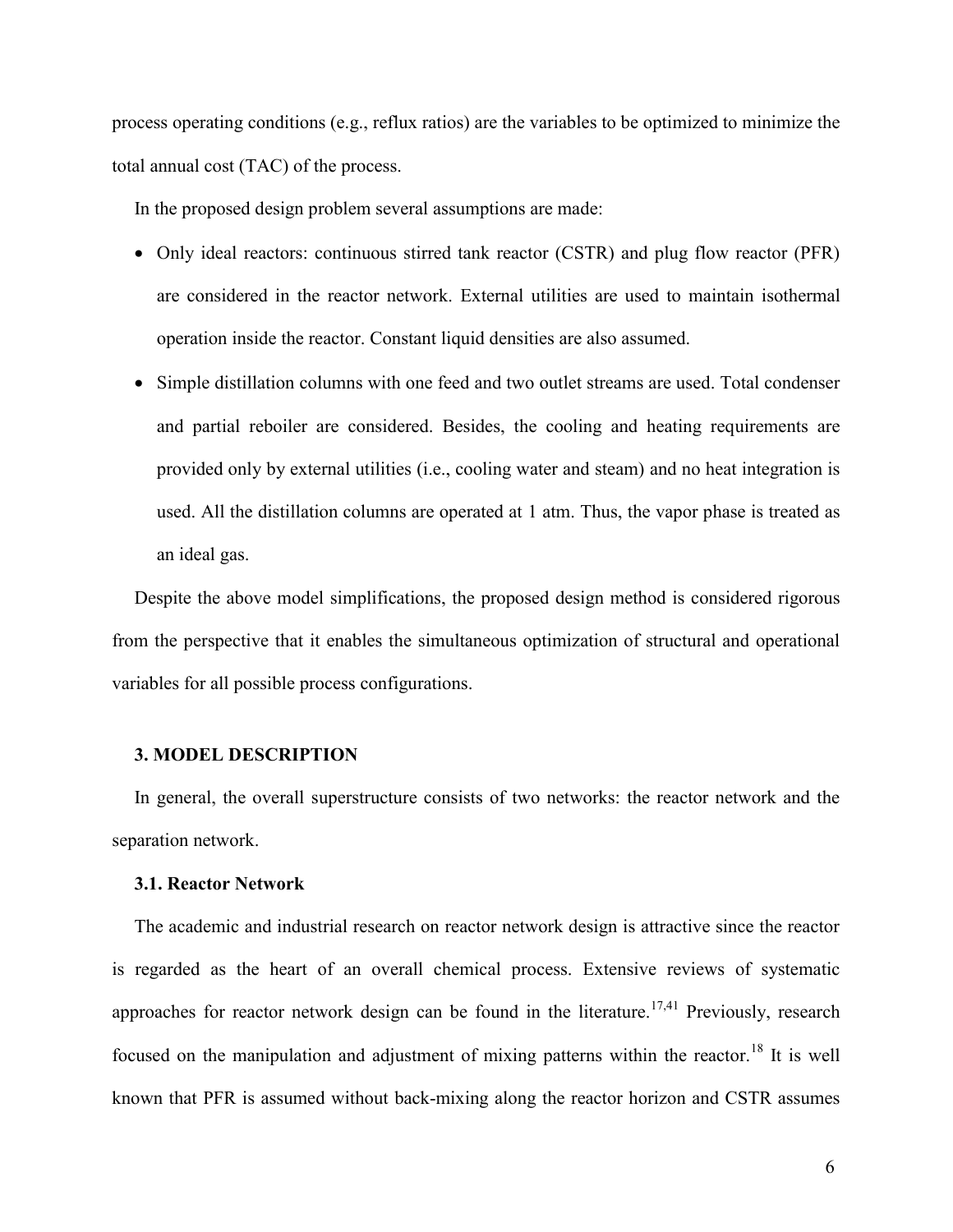perfect back-mixing inside the tank. A real-world reactor can be always approximated by a cascade of CSTRs. Later on, attention has been paid to the determination of optimal structures from a given set of reactors.<sup>14-17</sup> For considering the two distinct research interests, we propose two different reactor superstructures based on GDP models.

Figure 1 shows the first reactor superstructure with *N* consecutive reactor units. Each unit consists of two options: one isothermal CSTR and bypass. A Boolean variable  $Y_n$  is assigned to the *n*-th reactor unit. When  $Y_n$  is true, the associated CSTR exists and the corresponding mass and energy balance equations are then activated as written in eq 1. Otherwise, the second option "bypass" is activated which leads to a non-existent reactor. In this case, the states including temperature, enthalpy, and molar flowrates of the inlet stream are forced to be equal to those of the outlet streams. The disjunctive *n-*th reactor unit is formulated as follows:

$$
\begin{bmatrix}\n\dot{F}_{n,out}^{i} = f_{CSTR}(\dot{F}_{n-1,out}^{i}, T_{n,out}, P_n, \tau_n) \\
h_{n,out}^{i} = h(T_{n,out}) \\
\dot{Q}_n = \sum_i (\dot{F}_{n,out}^{i} \cdot h_{n,out}^{i} - \dot{F}_{n-1,out}^{i} \cdot h_{n-1,out}^{i})\n\end{bmatrix}\n\begin{bmatrix}\n\dot{F}_{n,out}^{i} = \dot{F}_{n-1,out}^{i} \\
h_{n,out}^{i} = h_{n-1,out}^{i} \\
h_{n,out}^{i} = h_{n-1,out}^{i} \\
\dot{Q}_n = 0 \\
\tau_n = 0\n\end{bmatrix}\n\begin{bmatrix}\n\dot{F}_{n,out}^{i} = \dot{F}_{n-1,out}^{i} \\
h_{n,out}^{i} = h_{n-1,out}^{i} \\
\dot{Q}_n = 0 \\
\tau_n = 0\n\end{bmatrix}\n\begin{bmatrix}\n\dot{F}_{n,out}^{i} = \dot{F}_{n-1,out}^{i} \\
\dot{Q}_n = 0 \\
\dot{Q}_n = 0 \\
\tau_n = 0\n\end{bmatrix}\n\begin{bmatrix}\n\dot{F}_{n,out}^{i} = \dot{F}_{n-1,out}^{i} \\
\dot{Q}_n = 0 \\
\dot{Q}_n = 0\n\end{bmatrix}\n\begin{bmatrix}\n\dot{Q}_n = \dot{Q}_n \\
\dot{Q}_n = 0 \\
\dot{Q}_n = 0\n\end{bmatrix}\n\begin{bmatrix}\n\dot{Q}_n = \dot{Q}_n \\
\dot{Q}_n = 0 \\
\dot{Q}_n = 0\n\end{bmatrix}\n\begin{bmatrix}\n\dot{Q}_n = \dot{Q}_n \\
\dot{Q}_n = 0 \\
\dot{Q}_n = 0\n\end{bmatrix}\n\begin{bmatrix}\n\dot{Q}_n = \dot{Q}_n \\
\dot{Q}_n = 0\n\end{bmatrix}\n\begin{bmatrix}\n\dot{Q}_n = \dot{Q}_n \\
\dot{Q}_n = 0\n\end{bmatrix}\n\begin{bmatrix}\n\dot{Q}_n = \dot{Q}_n \\
\dot{Q}_n = 0\n\end{bmatrix}\n\begin{bmatrix}\n\dot{Q}_n = \dot{Q}_n \\
\dot{Q}_n = 0\n\end{bmatrix}\n\begin{bmatrix}\n\dot{Q}_n = \dot{Q}_n \\
\dot{Q}_n = 0
$$

where the superscript  $i$  represents the component index and  $N_c$  is the total number of components. *n* denotes the *n-*th disjunctive reactor unit. Note that the outlet stream of the (*n-*1)*-*th reactor disjunction is the inlet stream of the *n*-th reactor disjunction. When *n* is 1,  $\dot{F}_{0,out}^{i}$  and  $h_{0,out}^i$ , normally given, stand for the molar flowrates and enthalpy of the initial inlet stream, respectively.  $\dot{F}$ , h, T, P, and  $\tau$  are molar flowrates, enthalpy, temperature, pressure, and residence time, respectively. T, P, and  $\tau$  are usually considered as reactor design variables.  $f_{\text{CSTR}}$ represents the function to determine the outlet flowrates (also compositions) from the inlet flowrates, temperature, pressure, and residence time of the reactor. External utilities are used to maintain isothermal operations in the reactor. If the reaction takes place (i.e., when  $Y_n$  is true),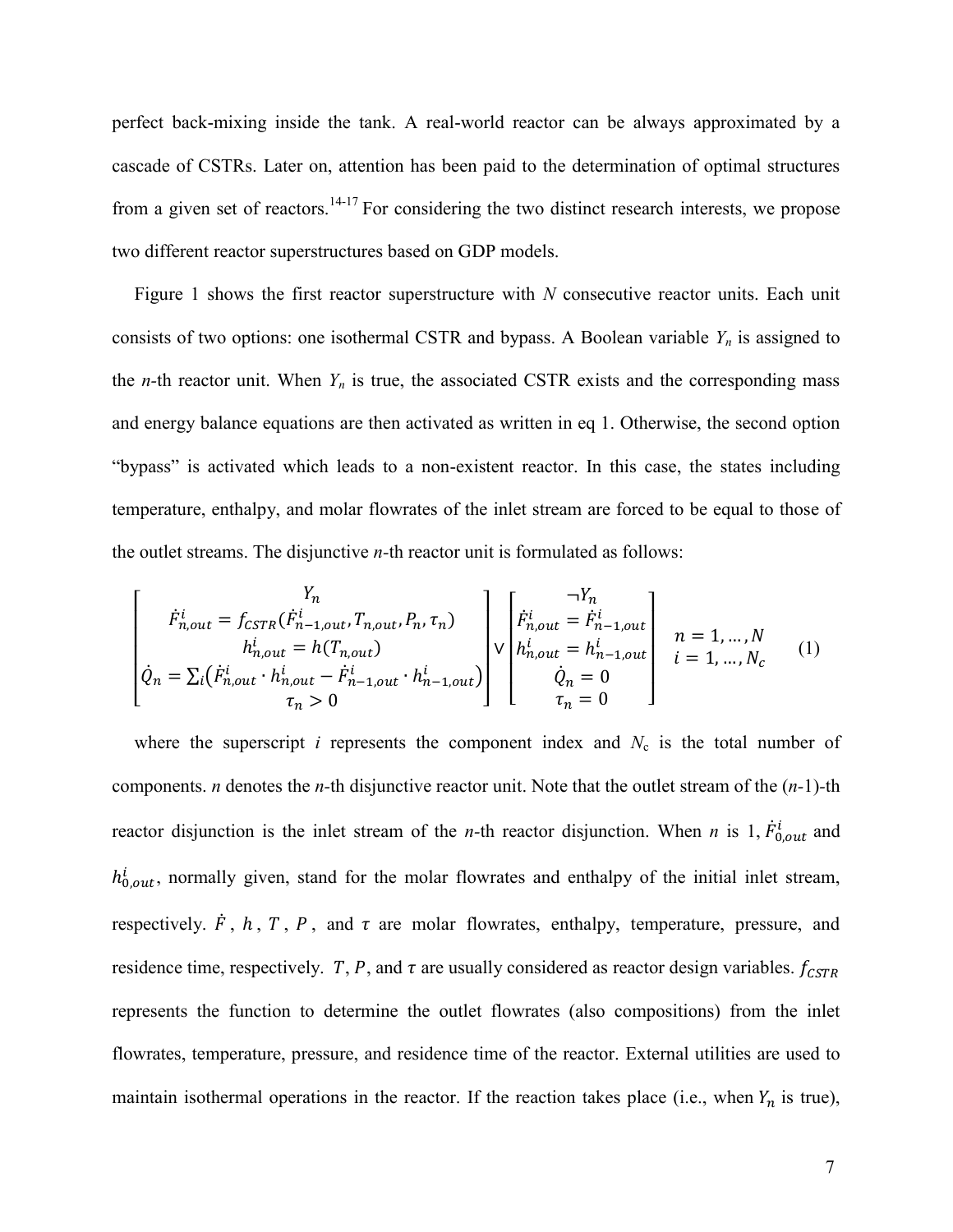the total enthalpy of the reactor inlet stream is different from that of the outlet stream due to the different temperatures and mixture compositions. This enthalpy difference indicates exactly the heat  $(Q_n)$  we need to supply or to remove.

The following logic constraint is added to ensure that the existence of CSTRs can only be activated from the left to the right:

$$
Y_n \Rightarrow Y_{n-1}, \quad n = 2, \dots, N \tag{2}
$$

It is worth noting that when  $Y_1$  is true and all the other Boolean variables are false, the resulting reactor network is one CSTR. When the maximum number of reactor disjunctions, *N*, is set to a very large number and all the Boolean variables are true, the resulting reactor network approximates a PFR. Lastly, when some of the Boolean variables are true and the rests are false, it corresponds to an intermediate state between CSTR and PFR which approximates the realworld non-ideal reactor.

The other reactor superstructure we proposed involves *M* PFRs and *N* CSTRs in series, parallel, series followed by parallel, and parallel followed by series (see Figure 2). As shown, this inverted triangular superstructure has maximal (*M+N*) rows and (*M+N*) columns. It contains  $(M + N + 1) \times (M + N)/2$  reactor units. The modeling logic can be described as follows: Assume that all the *M* PFRs and *N* CSTRs are needed for a reaction. Considering the first extreme scenario where *M* PFRs and *N* CSTRs are in parallel, it corresponds to (*M+N*) rows and 1 column. Then, considering the second scenario where only one reactor exists in the first column, the second column can have maximal  $(M+N-1)$  reactors in parallel. In the same manner, the last extreme scenario where *M* PFRs and *N* CSTRs are in series corresponds to 1 row and (*M+N*) columns. Thus, it is found that a triangular superstructure, like Figure 2, is suitable to incorporate all the possible reactor alternatives involving *M* PFRs and *N* CSTRs. For each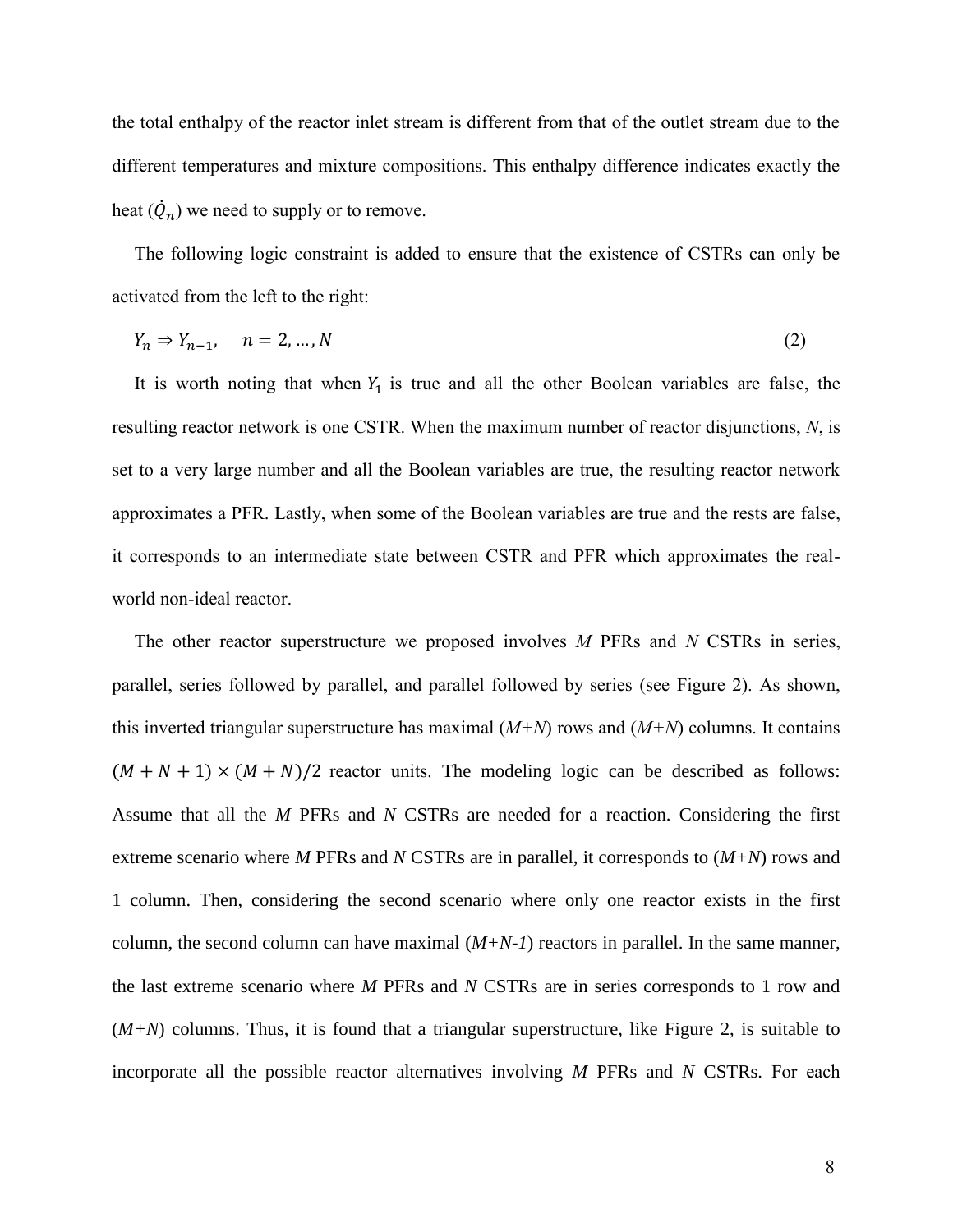reactor unit, there are three conditional options: PFR, CSTR, and bypass. The existences of these options are controlled by the Boolean variables:  $Y_{s,k}^{CSTR}$ ,  $Y_{s,k}^{PFR}$ ,  $Y_{s,k}^{bypass}$ . If  $Y_{s,k}^{CSTR}$  is true, the associated algebraic equations describing mass and energy balances of CSTR are enforced. If  $Y_{s,k}^{PFR}$  is true, the mass and energy balance equations of PFR are activated. These balance equations can be solved by integrating differential equations. For simple reactions (e.g., firstorder reactions investigated in this work), analytical solutions are obtained. Otherwise, the "bypass" option will be selected which makes the states (i.e., flowrates, enthalpy, and temperature) of the inlet stream equal to those of the outlet stream. As a result, the reactor disjunction is formulated as follows:

$$
\begin{bmatrix}\n\dot{F}_{s,k,out}^{i} = f_{CSTR}(\dot{F}_{s,k,in}^{i}, T_{s,k,out}, P_{s,k}, \tau_{s,k}) \\
h_{s,k,in}^{i} = h(T_{s,k,in}) \\
h_{s,k,out}^{i} = h(T_{s,k,out}) \\
h_{s,k,out}^{i} = h(T_{s,k,out}) \\
\dot{Q}_{s,k} = \sum_{i}(\dot{F}_{s,k,out}^{i} \cdot h_{s,k,out}^{i} - \dot{F}_{s,k,in}^{i} \cdot h_{s,k,in}^{i})\n\end{bmatrix} \times \begin{bmatrix}\nF_{s,k,out}^{i} = \int_{PFR} (\dot{F}_{s,k,in}^{i}, T_{s,k,out}, P_{s,k}, \tau_{s,k}) \\
h_{s,k,in}^{i} = h(T_{s,k,out}) \\
h_{s,k,out}^{i} = h(T_{s,k,out}) \\
h_{s,k,out}^{i} = h(T_{s,k,out}) \\
h_{s,k,out}^{i} - \dot{F}_{s,k,in}^{i} \cdot h_{s,k,in}^{i})\n\end{bmatrix} \times \begin{bmatrix}\n\dot{F}_{s,k,in}^{i} & \dot{F}_{s,k,in}^{i} \\
\dot{F}_{s,k,in}^{i} = h(T_{s,k,out}) \\
\dot{F}_{s,k,out}^{i} = h(T_{s,k,out}) \\
\dot{F}_{s,k,out}^{i} - \dot{F}_{s,k,in}^{i} \cdot h_{s,k,in}^{i}\n\end{bmatrix}
$$

$$
\begin{bmatrix}\nY_{s,k}^{bypass} \\
\dot{F}_{s,k,out}^{i} = \dot{F}_{s,k,in}^{i} \\
h_{s,k,out}^{i} = h_{s,k,in}^{i} \\
T_{s,k,out} = T_{s,k,in} \\
\dot{Q}_{s,k} = 0 \\
\tau_{s,k} = 0\n\end{bmatrix}
$$
\n(3)

where the subscripts *s* and *k* represent the row number and column number, respectively (see Figure 2). Upon the size of the triangular superstructure, *s* and *k* must fulfill the following constraint:

$$
s + k \le M + N + 1, \quad s, k = 1, \dots, (M + N)
$$
\n<sup>(4)</sup>

The connectivity equations for mass and energy flows can be represented as: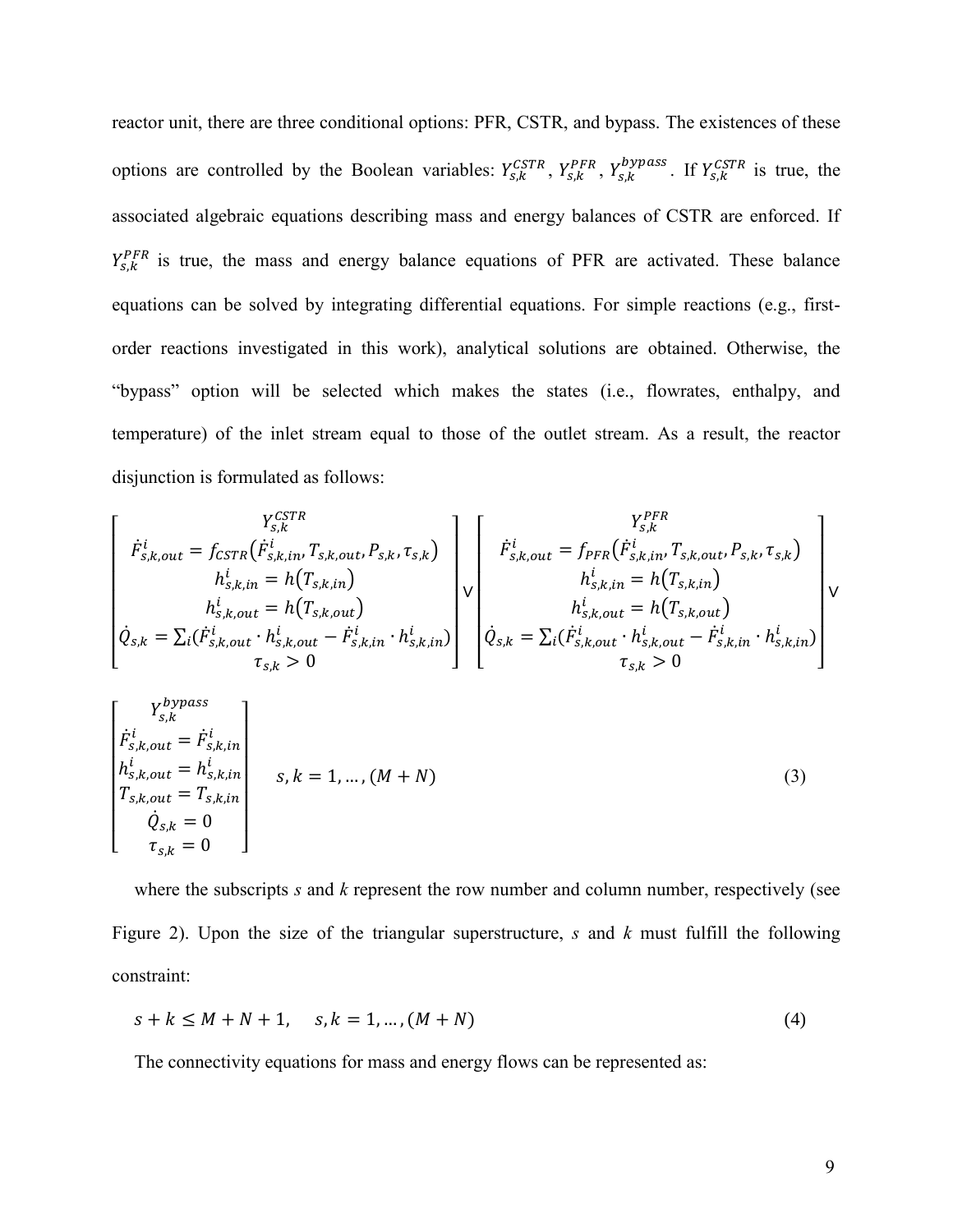$$
\sum_{s} \dot{F}_{s,k,in}^{i} - \sum_{s} \dot{F}_{s,k-1,out}^{i} = 0, \quad k = 2, ..., (M+N)
$$
\n(5)

$$
\sum_{s} h_{s,k,in}^{i} \cdot \dot{F}_{s,k,in}^{i} - \sum_{s} h_{s,k-1,out}^{i} \cdot \dot{F}_{s,k-1,out}^{i} = 0, \quad k = 2, ..., (M+N)
$$
 (6)

Additionally, logic equations are applied to avoid multiple solutions. Eq 7 is used to guarantee that only one option is selected for one reactor disjunction. Eq 8 and eq 9 ensure that the maximal number of PFRs and CSTRs are *M* and *N*, respectively. Finally, for every column, eq 10 forces the reactors to be activated from top to bottom only. Eq 11 is used to ensure the reactors are placed from left to right in the first row.

$$
Y_{s,k}^{CSTR} \underline{V} Y_{s,k}^{PFR} \underline{V} Y_{s,k}^{bypass}, \qquad s, k = 1, ..., (M + N)
$$
\n
$$
(7)
$$

$$
[Y_{1,1}^{PFR}, Y_{2,1}^{PFR}, \dots, Y_{M+N,1}^{PFR}, Y_{1,2}^{PFR}, \dots, Y_{1,M+N}^{PFR}] \text{ at most } M \text{ true}
$$
 (8)

$$
[Y_{1,1}^{CSTR}, Y_{2,1}^{CSTR}, \dots, Y_{M+N,1}^{CSTR}, Y_{1,2}^{CSTR}, \dots, Y_{1,M+N}^{CSTR}] \text{ at most } N \text{ true}
$$
 (9)

$$
Y_{s-1,k}^{bypass} \Rightarrow Y_{s,k}^{bypass}, \quad s = 2, ..., (M+N), \ k = 1, ..., (M+N)
$$
 (10)

$$
Y_{1,k-1}^{bypass} \Rightarrow Y_{1,k}^{bypass}, \quad k = 2, \dots, (M+N)
$$
\n(11)

Comparing to the traditional MINLP representation,<sup>14,16,17</sup> this GDP model is more systematic and easier to establish.

# **3.2. Separation Network**

Two different modeling approaches, namely MINLP and GDP, have been employed for the rigorous modeling of single distillation columns. The GDP model for single-column design has been initially proposed by Yeomans and Grossmann.<sup>30</sup> The authors claimed that comparing to the MINLP model, the GDP model reduces redundant balance equations and thus leads to an improvement in the computational efficiency and robustness. Barttfeld et al.<sup>33</sup> proposed two column representations, fixed feed location and variable feed location, using the GDP formulation. Here, we only provide a brief overview on the first representation (see Figure 3), which is utilized in this work. The main idea is to divide the column trays into two categories: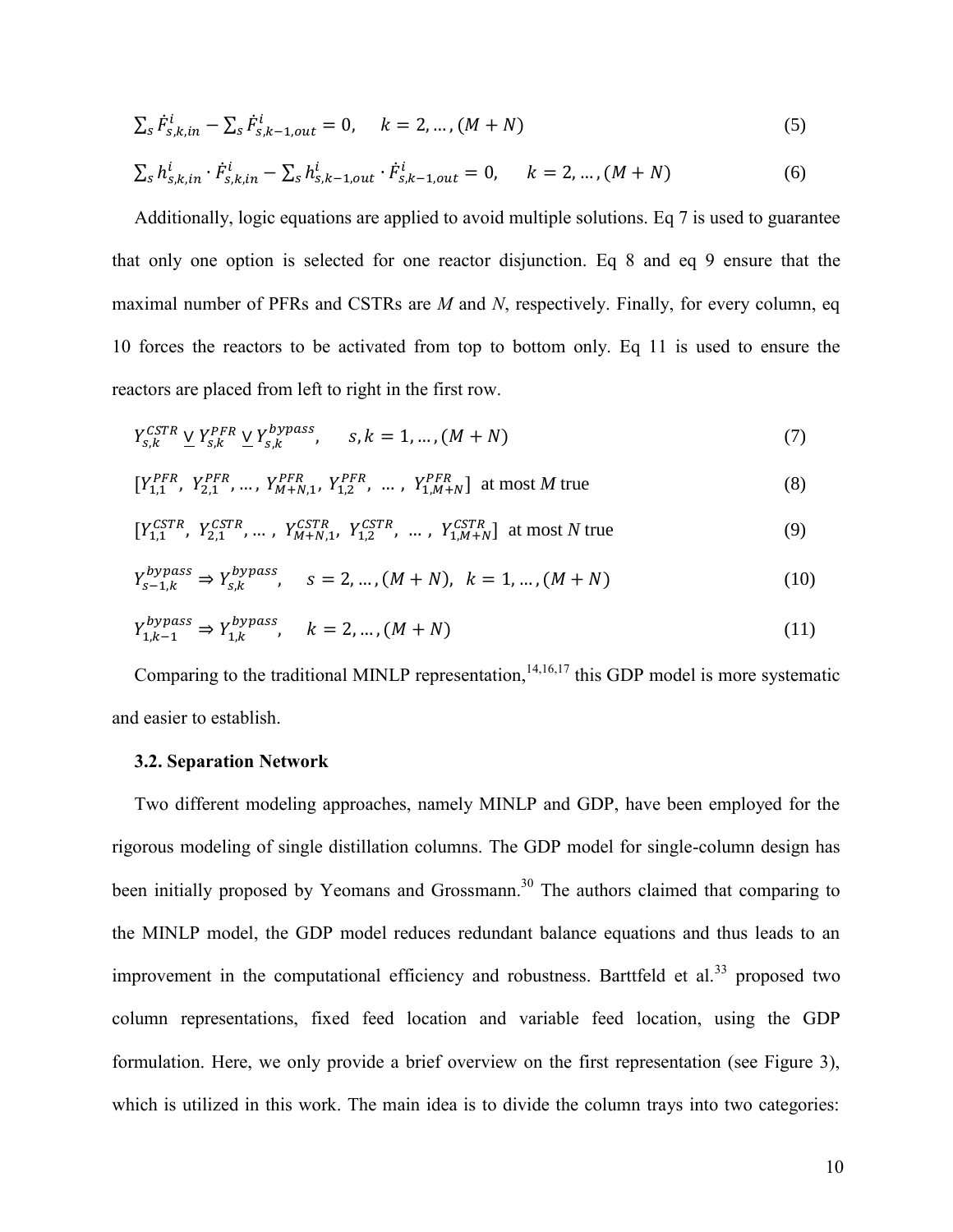permanent and conditional trays. As shown in Figure 3a, the permanent trays including the condenser, reboiler, and feed tray are modeled as equilibrium stages. All the MESH equations<sup>31</sup> (i.e., mass balances, equilibrium equations, summation equations, and energy balances) are fulfilled in these trays. The trays between the permanent trays are conditional trays whose existences depend on the values of the associated Boolean variables. If the Boolean variable is true, the tray is modeled as an equilibrium tray. Otherwise, vapor and liquid streams directly pass the tray without mass and energy transfer, which means the tray does not exist. After optimization, the optimal column configuration will be obtained where the non-existent trays are automatically ignored, as plotted in Figure 3c.

In the GDP model<sup>31</sup>, the trays of the column  $(m = 1, ..., N_{FT}, ..., N)$  are numbered from bottom to top. Because there is the possibility of deleting or deactivating different conditional trays for the same total number of trays, it is possible to obtain multiple solutions with the same objective function value. To avoid this situation, the following logic constraints are employed to enforce the selected trays being activated above and below the feed tray.

$$
Z_m \Rightarrow Z_{m-1}, \ m > N_{FT} \tag{12}
$$

$$
Z_m \Rightarrow Z_{m+1}, \ m < N_{FT} \tag{13}
$$

where  $Z_m$  is the Boolean variable indicating the existence of the *m*-th tray and  $N_{FT}$  denotes the feed tray number.

As pointed out by Yeomans and Grossmann,  $31$  the SEN representation is more suitable for the rigorous modeling of distillation sequences since it yields a less number of variables and equations compared to the STN representation. In our case studies, only zeotropic separation is considered. Thus, the superstructure is composed of  $(N_c - 1)$  columns where  $N_c$  is the total number of components to be separated. For instance, the SEN representation for the separation of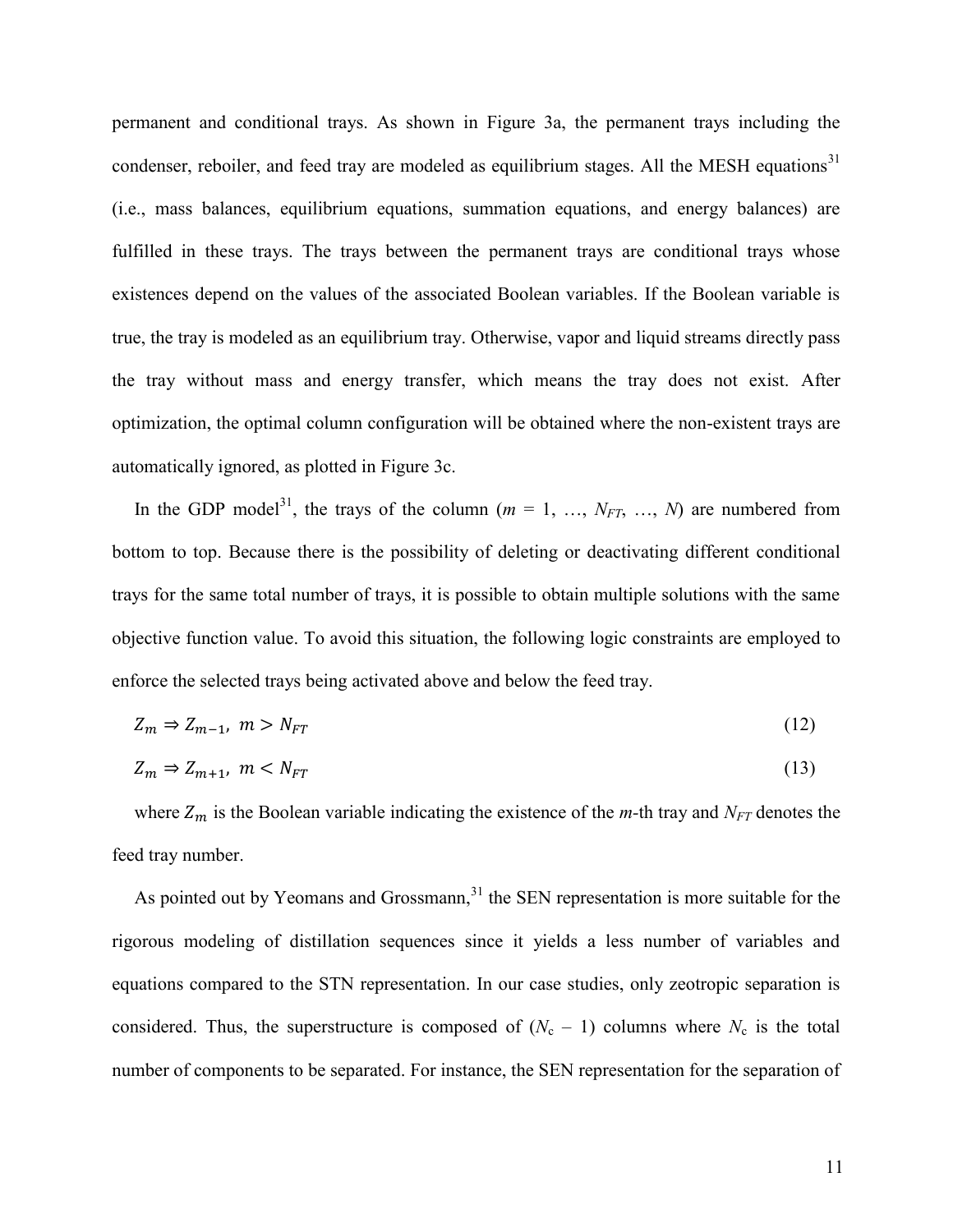3-component mixtures is shown in Figure 4. In this superstructure, each column has two different separation tasks. The decision-making on the selection of separation tasks in the column can be controlled by the specification of component purity and recovery. Specifically, the disjunctions are written as:

$$
\mathsf{V}\begin{bmatrix} Y_{c,t} \\ y_{c,t}^i \geq \xi_{c,t}^i \\ \gamma_{c,t}^i \geq \theta_{c,t}^i \end{bmatrix} \quad c = 1, \dots, (N_c - 1) \tag{14}
$$

where  $t$  is the set of separation tasks that might occur in a certain column  $c$ . For separation task *t*,  $\xi_{c,t}$  and  $\theta_{c,t}$  represent the specifications of purity  $y^i$  and recovery  $\gamma^i$  on t-dependent key component *i* on the top or bottom of column *c*. Additionally, logic relationships are required to enforce the consistency of tasks in the columns. For separating 3-component zeotropic mixtures, the following constraints should be applied.

$$
Y_{1,A/BC} \vee Y_{1,AB/C} \tag{15}
$$

$$
Y_{1,A/BC} \Rightarrow Y_{2,B/C} \tag{16}
$$

$$
Y_{1,AB/C} \Rightarrow Y_{2,A/B} \tag{17}
$$

Eq 15 ensures that only one separation task can be selected in the first column. Eq 16 and 17 guarantee the consistency of different tasks. For more information about the SEN representation based superstructure modeling of multicomponent distillation columns and separation sequences, please refer to ref 33, 43.

## **3.3. Cost Estimation**

The objective of our rigorous design of reaction-separation processes is to minimize the process TAC that includes capital and operational costs (see eq 18). The capital costs *C<sup>a</sup>* including costs for reactors, heat exchangers, and distillation columns are estimated based on the nonlinear models given in ref 6, 28. The operational cost  $C_{op}$  is directly calculated from the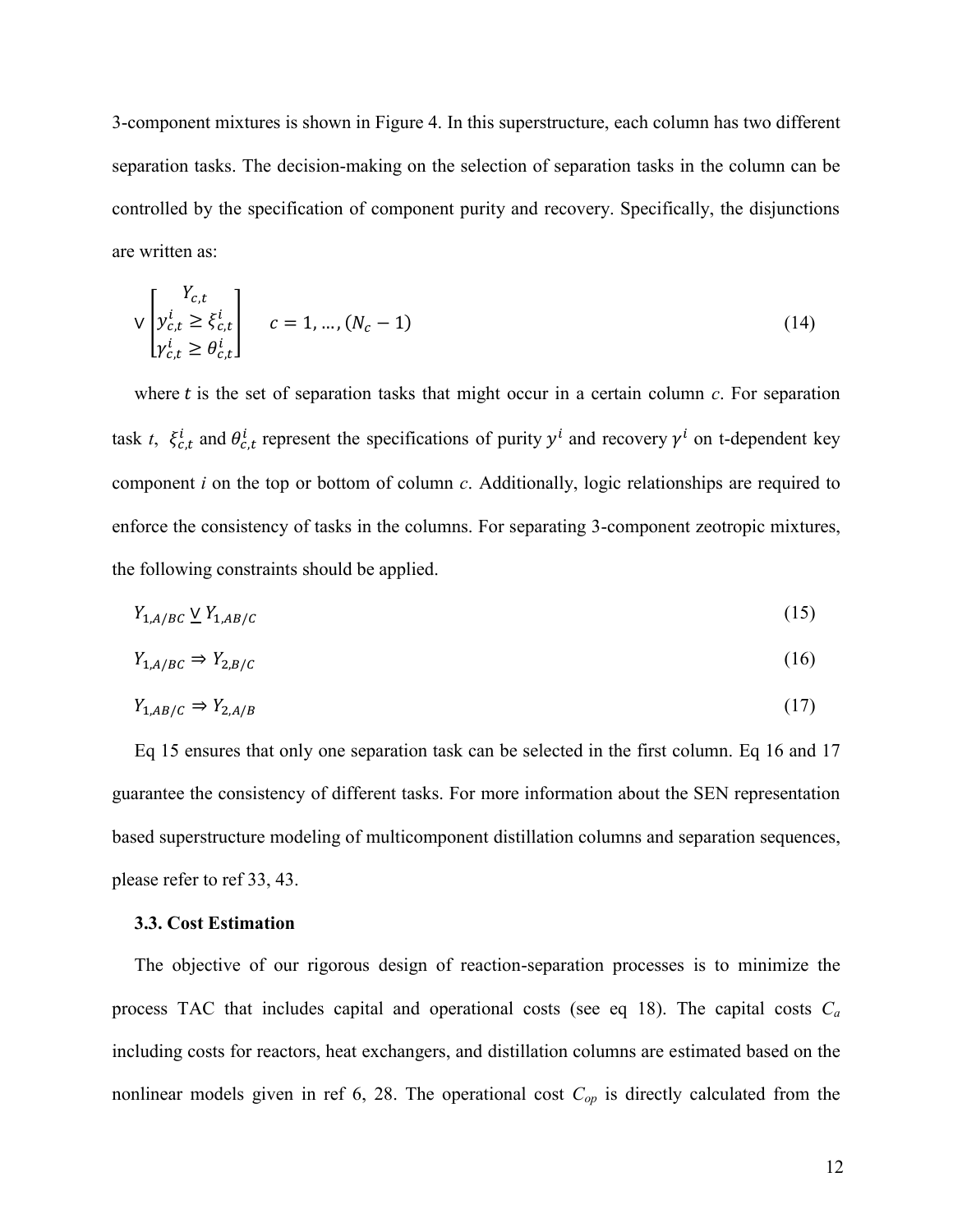consumption of cooling water and high-pressure steams. For the detailed calculation of *C<sup>a</sup>* and *Cop* for each process unit, please refer to the Appendix and Supporting Information.

$$
\min \quad TAC = C_a + C_{op} \tag{18}
$$

#### **4. CASE STUDY**

The proposed design method is illustrated by two industrial examples. The optimization is implemented in GAMS 24.3.1 on a PC with an Intel(R) core(TM) i5-2400 CPU at 3.10GHz with 8 GB RAM running on the 64 bit Windows 7 Enterprise operating system. Firstly, the GDP models are reformulated into MINLP models by the Big-M approach through the GAMS solver JAMS 1.0. Then, the generated MINLP problem is solved by the standard branch-and-bound solver SBB and the NLP solver CONOPT 3.

#### **4.1. Cyclohexane Oxidation Process**

Cyclohexane oxidation is a very important process in the chemical industry for producing cyclohexanone and cyclohexanol (also known as 'KA' oil), which are used as intermediates in the manufacturing of Nylon-6 and Nylon-6, 6. The entire reaction network can be characterized by about 35 radical reactions with 20 components. Alagy et al.<sup>44</sup> proposed a simplified reaction scheme as shown in Scheme 1. Based on this scheme and a set of experimental kinetic data, Krzysdoforsk et al.<sup>45</sup> regressed the first-order reaction rate constants  $k_1 - k_4$ , as presented in Table S1 in the Supporting Information.

# *4.1.1. Superstructure Initialization*

As shown in Figure 5, a superstructure consisting of 10 consecutive reactor disjunctions and two distillation columns is initialized where A, B, C, and D denote cyclohexane, cyclohexanol, cyclohexanone, and adipic acid, respectively and the mixture of B and C is the desired product. The involved parameters, specifications, and operating conditions are listed in Table S1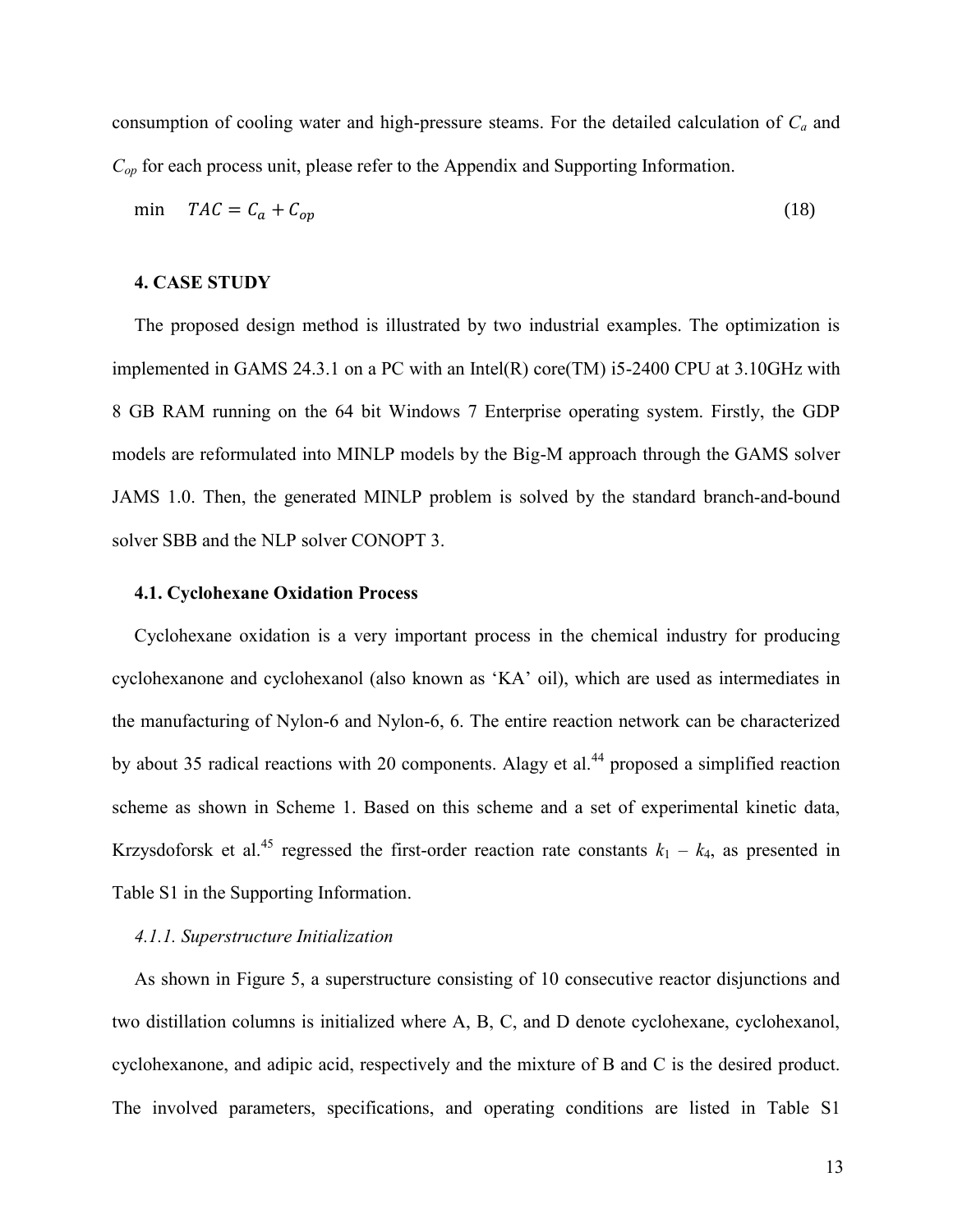(Supporting Information). The number of activated reactors and the corresponding residence time are considered as design variables in the reactor network. The design variables in the separation network include the separation sequence, the number of trays, the position of feed trays, and reflux ratios of columns.

## *4.1.2. Results*

The optimal process configuration is shown in Figure 6. Since the products (i.e., cyclohexanol and cyclohexanone) are much more reactive than the raw material cyclohexane, over-oxidation must be carefully avoided in the reaction. It is for this reason that one single PFR is not suitable because we need to have a certain degree of back-mixing in the reactor in order to reduce the product concentrations. On the other hand, if only one CSTR is applied, a large amount of cyclohexane has to be fed into the reactor to meet the specified product production rate and the single-pass conversion should be set to a relatively low value in order to reduce the production of the by-product adipic acid. Two independent CSTRs are obtained from our optimization, as shown in Figure 6. The residence time in the first reactor is larger than that in the second one. This is because in the beginning a long reaction time (i.e., large reactor) allows for an initial accumulation of the product. A relatively small residence time in the second reactor is favorable to hinder the over-oxidation. For the distillation, the direct separation sequence is identified which removes the lightest abundant component (cyclohexane) from the top of the first column. This finding agrees well with the classical separation guidelines.

The computational results are listed in Table 1. It is worth mentioning that due to the large number of infeasible or invalid combinations of binary variables (71 of 150 nodes), substantial CPU time is spent on the calculation of the NLP sub-problems.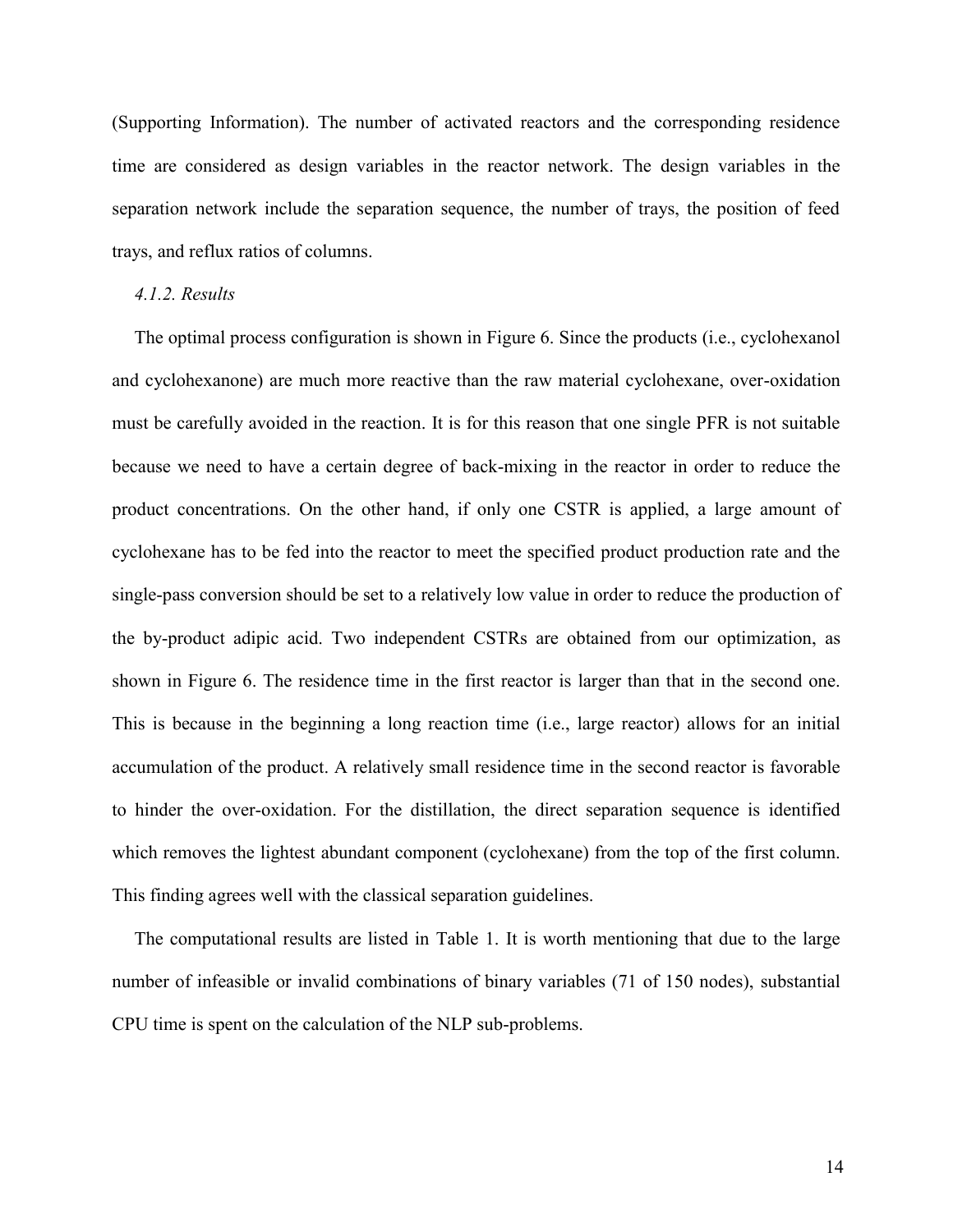The optimal solution yields a total annualized cost of 2.23  $\times$  10<sup>6</sup> \$/year. Table 2 summarizes the optimized costs for each process unit. Moreover, the resulted design is compared with a reference design adopted from industrial processes, as shown in Table 3. For both designs, the production rate of the main product is fixed to 50 kmol/h. The industrial cyclohexane oxidation process uses 5 consecutive CSTRs with the same size. Additionally, the reaction conversion is limited to 4% and the selectivity is  $80\% - 85\%$ .<sup>45</sup> Based on this information, the corresponding reactor outflows can be estimated. Since the data of the distillation columns in the industrial process is confidential and has not been published, the separation network is optimized using the rigorous tray-by-tray models based on the reactor outflows. Finally, the reference design for the cyclohexane oxidation process is obtained by combining the industrial reactor design and our optimized separation network. From Table 3, it can be seen that the process designed from our method is more economic than the reference design.

#### **4.2. Benzene Chlorination Process**

Benzene chlorination is one of the first industrialized processes for manufacturing organic chemicals. In this reaction, benzene is primarily converted to monochlorobenzene, and dichlorobenzene whose ratio depends on the reaction conditions. Monochlorobenzene is an important chemical intermediate for the production of phenol, aniline, and dichloro-diphenyltrichloroethane (DDT). Dichlorobenzene can be used to produce larvicide and deodorant. In this case study, we consider monochlorobenzene as the desired product and dichlorobenzene treated as a byproduct. The reaction scheme is given in Scheme 2. In this example, the reactor selection and its residence time should be determined in the reactor network. In the separation network, the separation sequence, the number of trays, the position of feed tray, and the reflux ratio in each column are considered as design variables.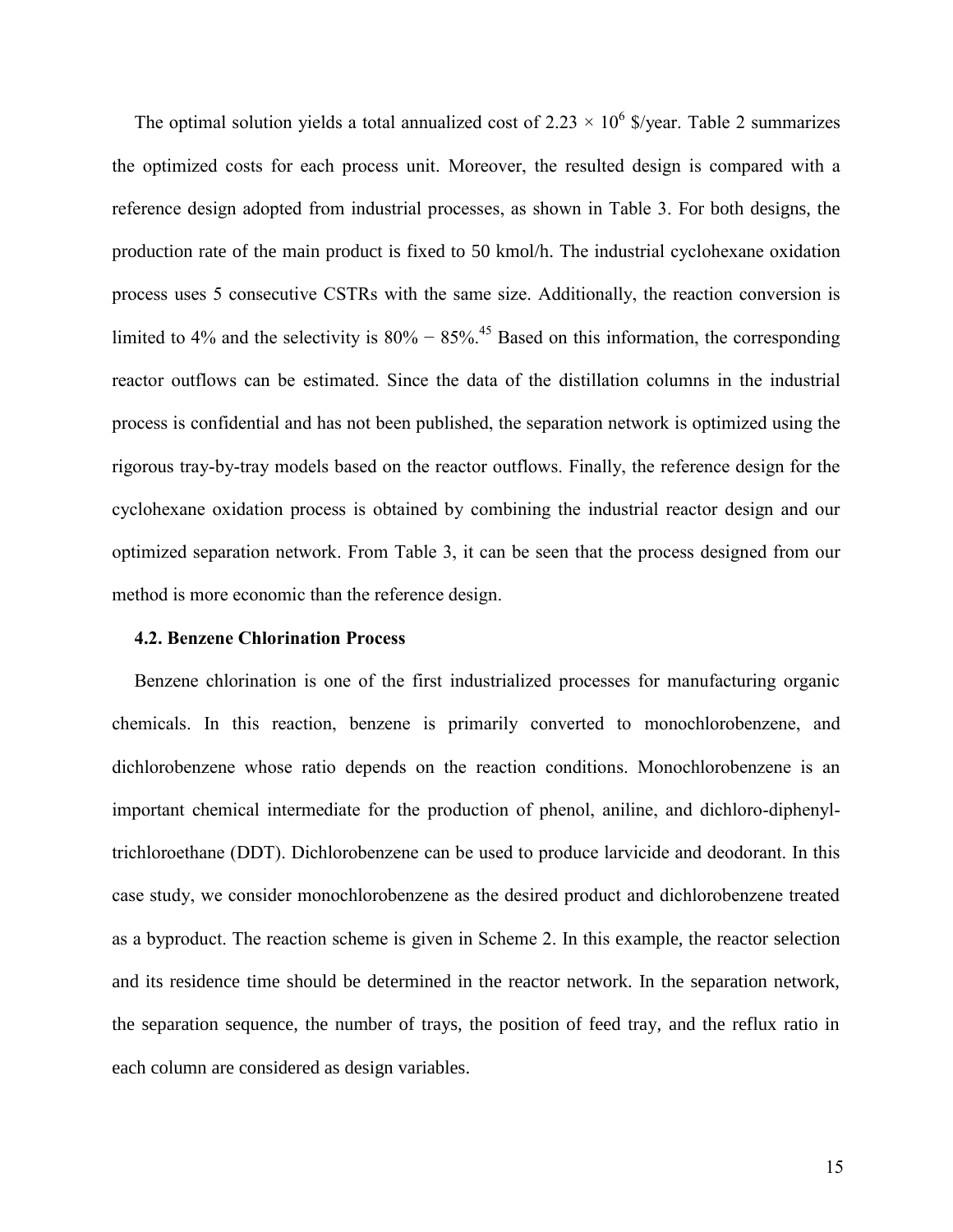#### *4.2.1. Superstructure Initialization*

Figure 7 shows the superstructure for the benzene chlorination process with A, B, and C indicating benzene, monochlorobenzene, and dichlorobenzene, respectively. The second reactor superstructure proposed in this work (see Figure 2) is employed to design the reactor network. For considering the simplicity of the reaction, the simplest structure (with  $M = 1$  and  $N = 1$ ) is chosen to reduce the computational complexity. The process operating conditions as well as the important parameters and specifications are listed in Table S4 (Supporting Information).

#### *4.2.2. Results*

The optimal process configuration can be found in Figure 8. Since the reaction rate constant of the main reaction is much larger than that of the side reaction, a high benzene concentration is preferable for the production of monochlorobenzene. To maintain the high concentration of benzene, back-mixing effects should be minimized. This explains why only one single PFR is obtained from the optimization.

The computational results are presented in Table 4. By comparing with Table 1, we find even though the searched NLP nodes are more than that in the first case study, the CPU time is much less. This is mainly due to the different non-linearity levels of the two case studies, which can be indicated by the different number of nonlinear matrix entries (7290 versus 2405). In addition, the size of the NLP problem in the first example is also bigger than that in this one, which is reflected by the different number of equations and variables.

The optimal objective function (TAC) is 6.24  $\times$  10<sup>5</sup> \$/year. Table 5 shows a summary of the final capital investment and operational cost for the main process units. Similar to the first case study, a reference design for the benzene chlorination process is also obtained based on the work from Shah and Kokossis<sup>46</sup> where the authors applied engineering heuristics and shortcut models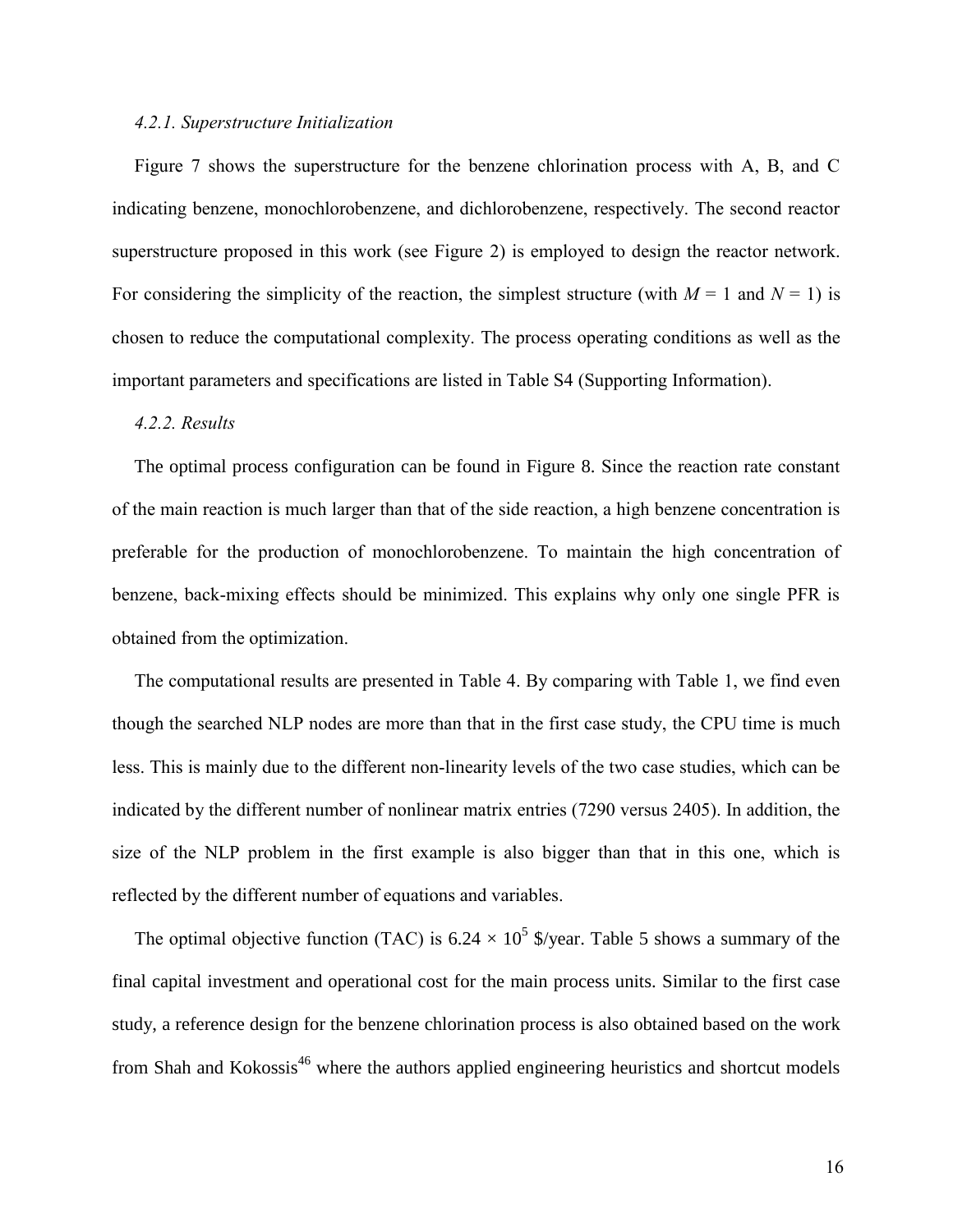to design the process. From the comparison in Table 6, the process designed in this work is more economic than the reference design, which suggests the importance of applying rigorous distillation models to design reaction-separation processes.

For both case studies, the reference design uses a relatively low reaction conversion to ensure a high selectivity. This leads to a larger amount of unconverted reactants flowing into the distillation section where they are separated and recovered. It explains why the cost of the reactors is low but the cost for the distillation columns is much higher than that of our optimal design.

It is worth mentioning that in order to increase the probability of finding high-quality solutions, we used many different initial guesses to solve the problems. Even though different results were obtained, the flowsheet structures are the same and the objective function values are quite close. Additionally, the global optimization solver  $BARON<sup>47</sup>$  was also employed in this work. After a long computational time (about 24 hours), the upper bounds found by BARON are very close to our final results. These facts all suggest that the obtained optimal solutions are trustable.

# **5. CONCLUSION**

This paper presents a new optimization-based approach for the rigorous design of reactionseparation processes. Starting from a predefined process superstructure, the structural decision variables and process operating variables are simultaneously optimized. The proposed method has been applied to a cyclohexane oxidation process and a benzene chlorination process. The effectiveness of the method is demonstrated through the comparison with reference designs for both case studies.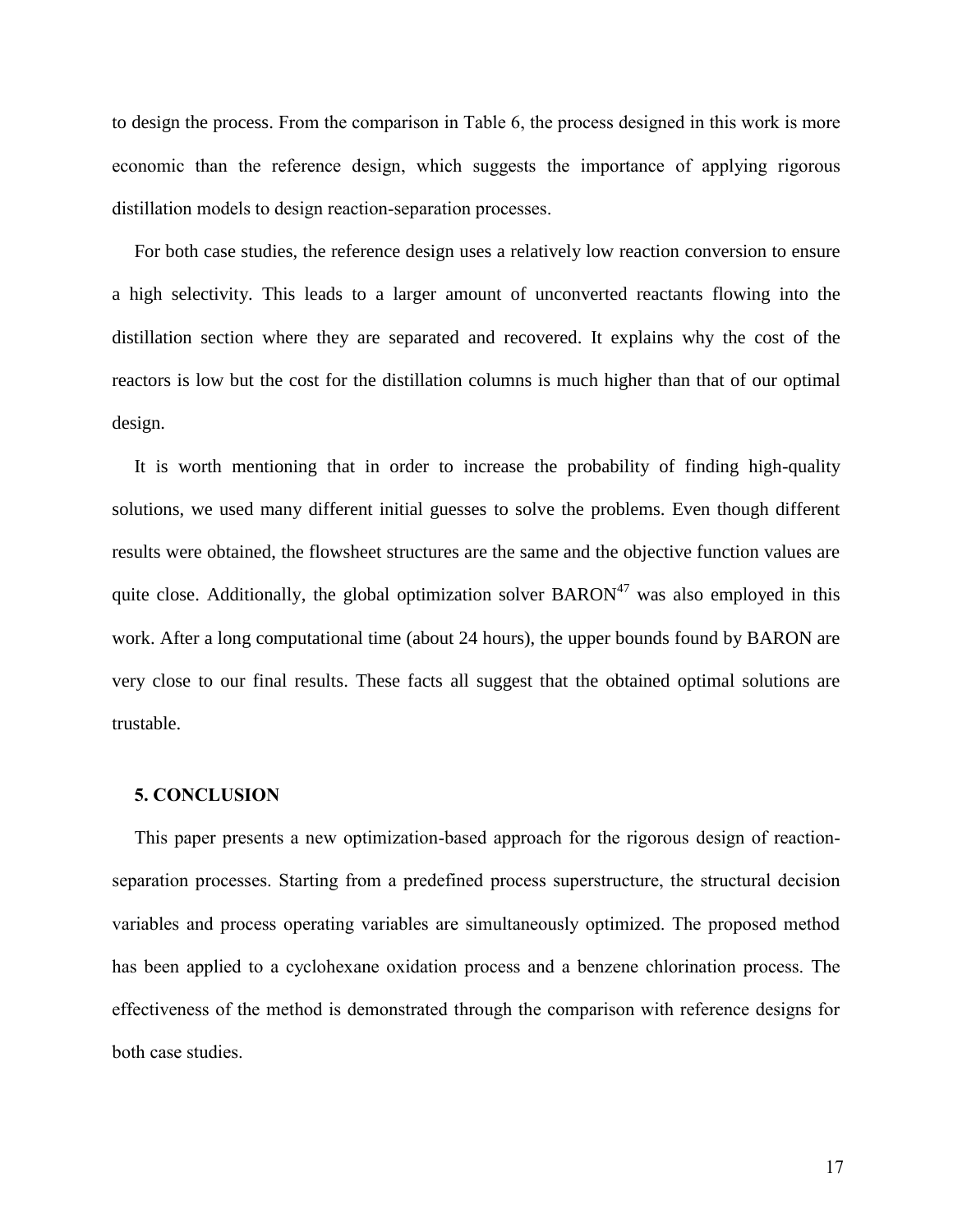It is important to mention that due to the nonconvex models, global optimality cannot be guaranteed by the solver we used. Obviously, the use of global MINLP solvers such as BARON will increase the reliability and applicability of the results. However, in that case, the solvability and computational cost are likely to become the limiting factors. In general, more advanced model reformulation strategy or mathematical algorithms should be developed in order to improve the performance of the proposed method. In our current work, several different initial guesses are simply used to increase the possibility of finding high-quality optimal solutions.

#### **Appendix. Sizing and Cost Models**

The capital investments involved in this work include the purchase and installation costs for the reactors, heat exchangers, and distillation columns.

$$
C_a = C_{rt} + C_{he} + C_{dc} \tag{A.1}
$$

where the subscripts *rt*, *he*, and *dc* represent the reactor, heat exchanger, and distillation column, respectively.

The operational cost  $C_{op}$  depends on the consumption of cooling water and steam.

$$
C_{op} = C_{steam} \cdot m_{steam} + C_{water} \cdot m_{water}
$$
\n(A.2)

where  $C_{steam}$  and  $C_{water}$  are the mass-based unit prices of steam and cooling water, respectively.  $m_{steam}$  and  $m_{water}$  represent the total mass flowrates of steam and water, respectively. The steam is used in the heat exchanger and reboiler. The cooling water is used in the reactor and condenser. All the employed cost estimation equations are taken from ref 6, 28.

#### **a) Reactor**

The capital cost of the *n*-th reactor is related to its characteristic dimensions: diameter  $D_n$  and length  $L_n$ . The reactor volume  $V_n$  is calculated by multiplying the residence time  $\tau_n$  with the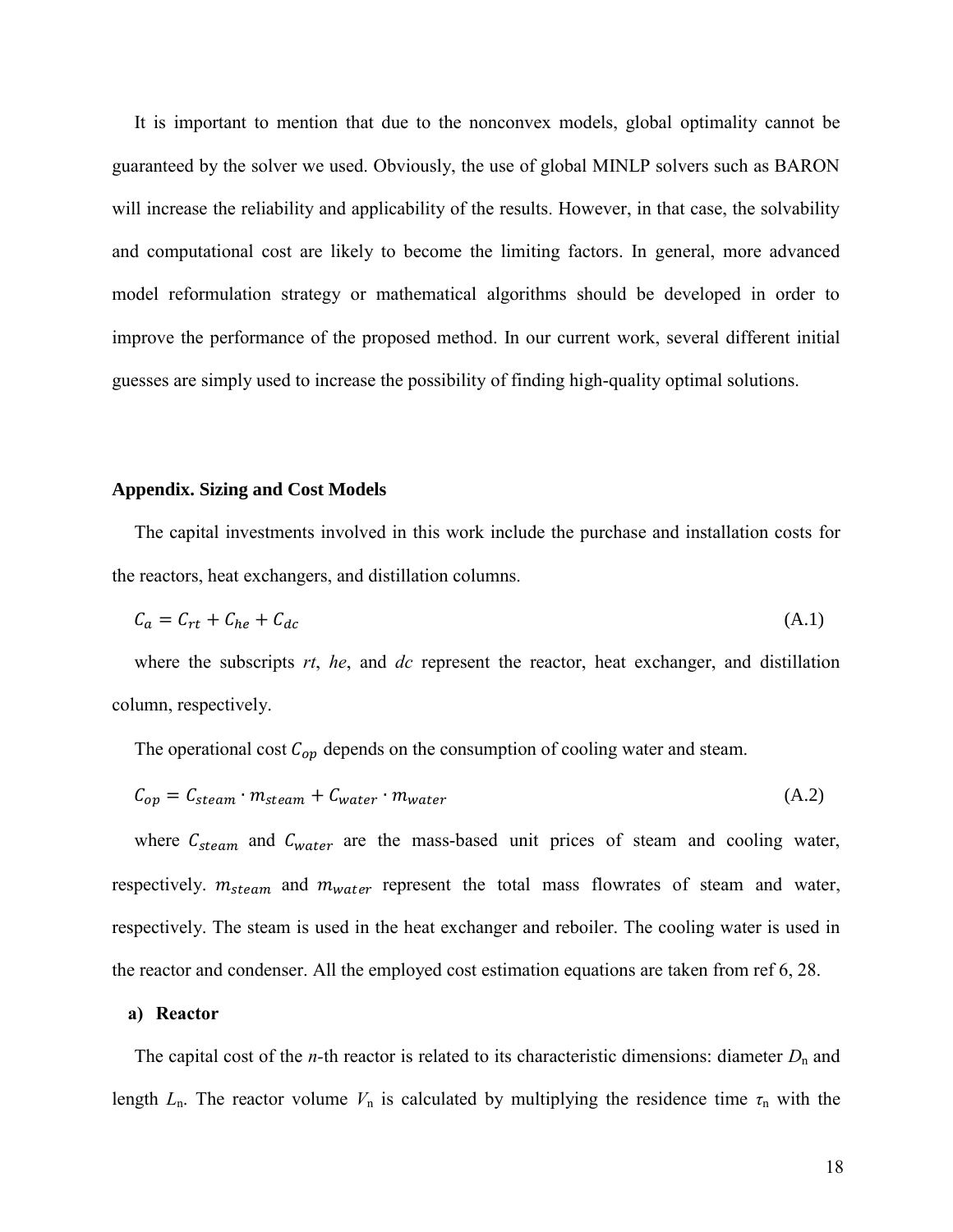volumetric flowrate of the reactor inlet stream  $\dot{V}_n$  which equals to  $\dot{V}_0$  under the constant liquid density assumption. Assuming that the reactor is a vessel whose length is four times of its diameter,<sup>6</sup> the base cost  $(BC_n)$  of the *n*-th reactor and the total cost of all the reactors  $(C_{rt})$  are calculated as:

$$
V_n = \dot{V}_0 \cdot \tau_n \tag{A.3}
$$

$$
D_n = \sqrt[3]{\frac{V_n}{\pi}} \tag{A.4}
$$

$$
L_n = 4 \cdot D_n \tag{A.5}
$$

$$
BC_n = 1000 \cdot \left(\frac{D_n}{0.9144}\right)^{1.05} \cdot \left(\frac{L_n}{1.2192}\right)^{0.81} \tag{A.6}
$$

$$
C_{rt} = \sum_{n=1}^{N} \frac{0.75 \times 585 \times 4.23 \times BC_n}{115}
$$
 (A.7)

# **b) Heat Exchanger**

In the second case study, the capital cost of the heat exchanger depends on the heat transfer area  $A_{he}$ , as shown below:

$$
C_{he} = 3100 \cdot A_{he}^{0.65} \tag{A.8}
$$

The heat transfer area can be obtained from:

$$
A_{he} = \left| \frac{\dot{Q}_{he}}{U \cdot \Delta T_{he}} \right| \tag{A.9}
$$

Here, *U* is the heat transfer coefficient;  $\dot{Q}_{he}$  and  $\Delta T_{he}$  are the required heat duty and the logarithmic mean temperature difference (LMTD) of the heat exchanger, respectively.

#### **c) Distillation Column**

The employed cost model for distillation columns is from Kossack et al.<sup>28</sup> The capital investment for each distillation column is comprised of the cost of column shell  $C_{shell}$ , column internals  $C_{internal}$ , reboiler  $C_{rb}$ , and condenser  $C_{cd}$  which are evaluated by:

$$
C_{dc} = C_{shell} + C_{internal} + C_{rb} + C_{cd}
$$
\n(A.10)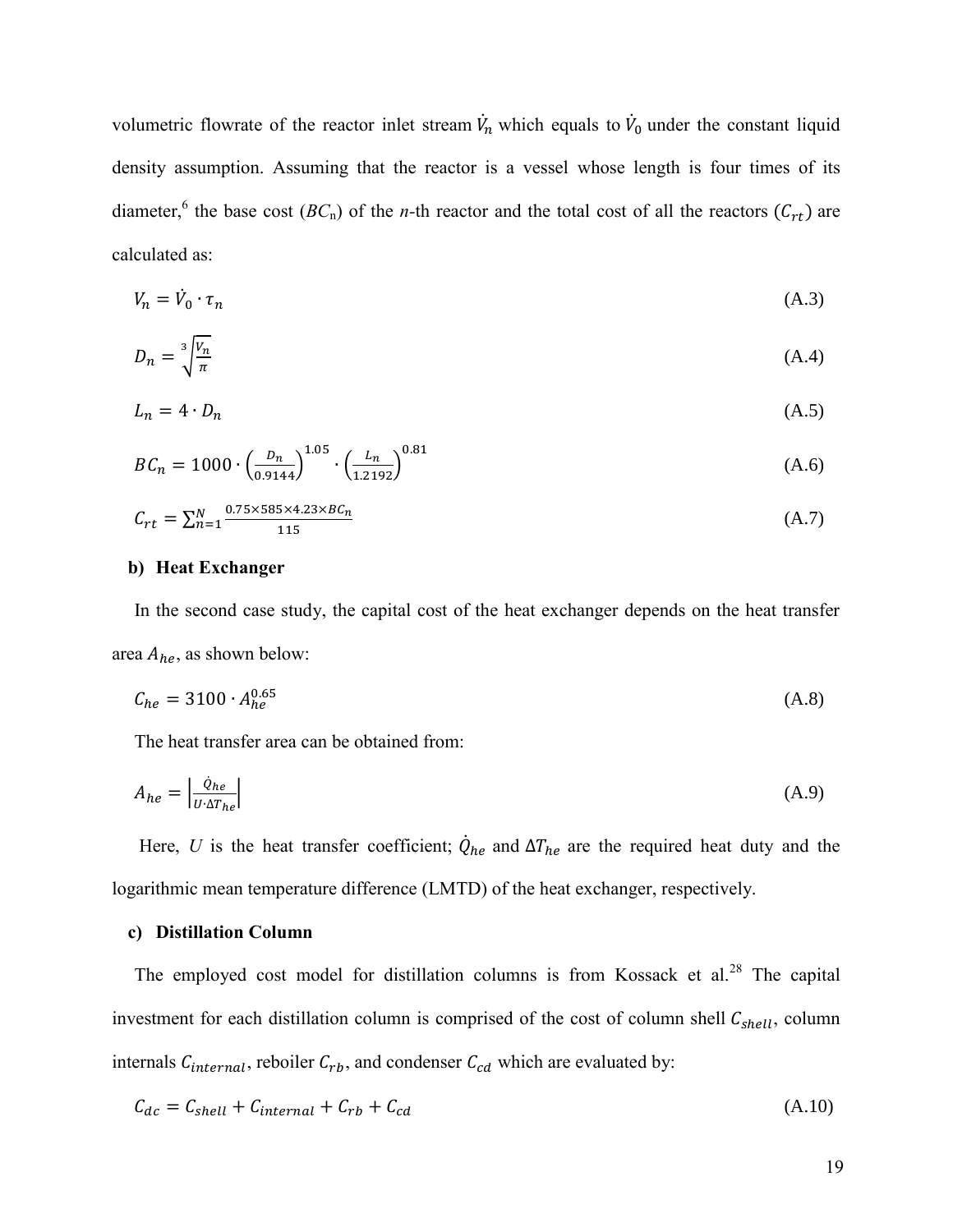$$
C_{shell} = 4100 \cdot D_{dc} \cdot H_{dc} \tag{A.11}
$$

$$
C_{internal} = 1800 \cdot D_{dc} \cdot \Delta H \cdot NT \tag{A.12}
$$

where  $D_{dc}$ ,  $H_{dc}$ , and NT denote column diameter, column height, and the number of trays.  $\Delta H$  is the height of one tray which is specified as 0.5 m in this work. Thus the column height  $H_{dc}$ is proportional to the number of trays:

$$
H_{dc} = \Delta H \cdot NT + 4 \tag{A.13}
$$

The column diameter  $D_{dc}$  is assumed to be equal to the diameter of the tray at the bottom of the column.

$$
D_{dc} = D_{bottom} = \sqrt{\frac{4 \cdot \dot{v}_b}{2 \cdot \pi} \sqrt{\frac{R \cdot T_b \cdot (\sum y^i \cdot M^i)}{P}}}
$$
(A.14)

where  $\dot{V}_b$ ,  $T_b$ , R, and P are the vapor flowrate at bottom, the vapor temperature at bottom, the universal gas constant (8.3145 J/(mol⋅K)) and the column pressure (1 atm).  $y<sup>i</sup>$  and  $M<sup>i</sup>$  represent the vapor molar fraction of species *i* at the bottom of the column and molecular weight of species *i*, respectively. The capital cost of reboiler and condenser is calculated as follows.

$$
C_{rb} + C_{cd} = 3100 \cdot (A_{rb} + A_{cd})^{0.65}
$$
 (A.15)

Here, A<sub>rb</sub> and A<sub>cd</sub> are the required heat exchanger areas of the reboiler and condenser, respectively. The areas are related to the amount of heat to be provided or removed.

$$
A_{rb} = \frac{\dot{Q}_{rb}}{U \cdot \Delta T_{rb}} \tag{A.16}
$$

$$
A_{cd} = \frac{\dot{Q}_{cd}}{U \cdot \Delta T_{cd}}
$$
(A.17)

where  $\dot{Q}_{rb}$  and  $\dot{Q}_{cd}$  are the heat duties of the reboiler and condenser, respectively.  $\Delta T_{rb}$  and  $\Delta T_{cd}$  are the LMTD of the reboiler and condenser, respectively.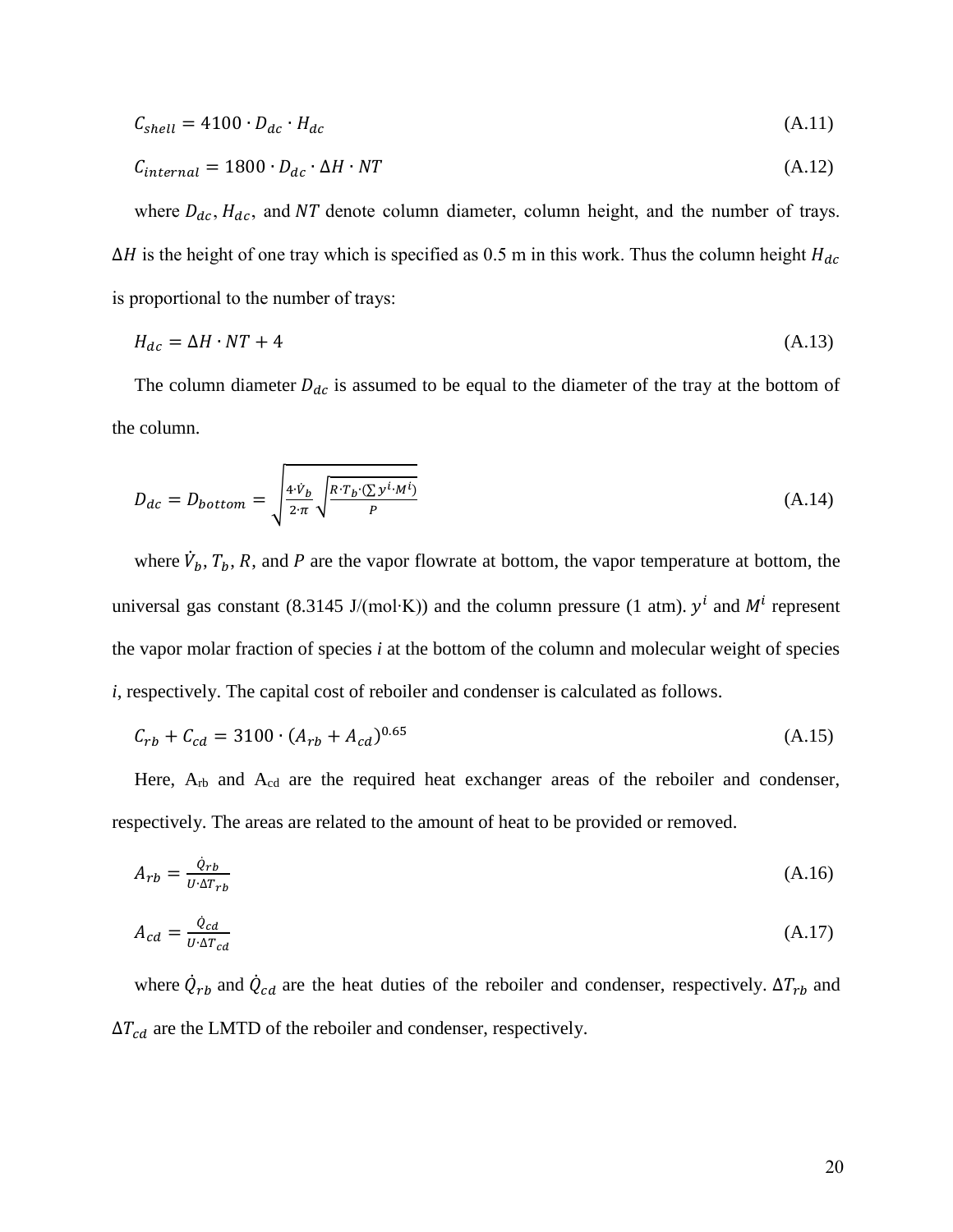# SUPPORTING INFORMATION

The supporting information file provides the component physical properties and thermodynamic parameters as well as the auxiliary equations for calculating the sizes and costs.

# ABBREVIATIONS

- CSTR = continuous stirred tank reactor
- DDT = dichloro-diphenyl-trichloroethane
- GDP = generalized disjunctive programming
- MINLP = mixed-integer nonlinear programming
- $NLP$  = nonlinear programming
- PFR = plug flow reactor
- SEN = state equipment network
- $STN = state$  tank network
- $TAC = total$  annual cost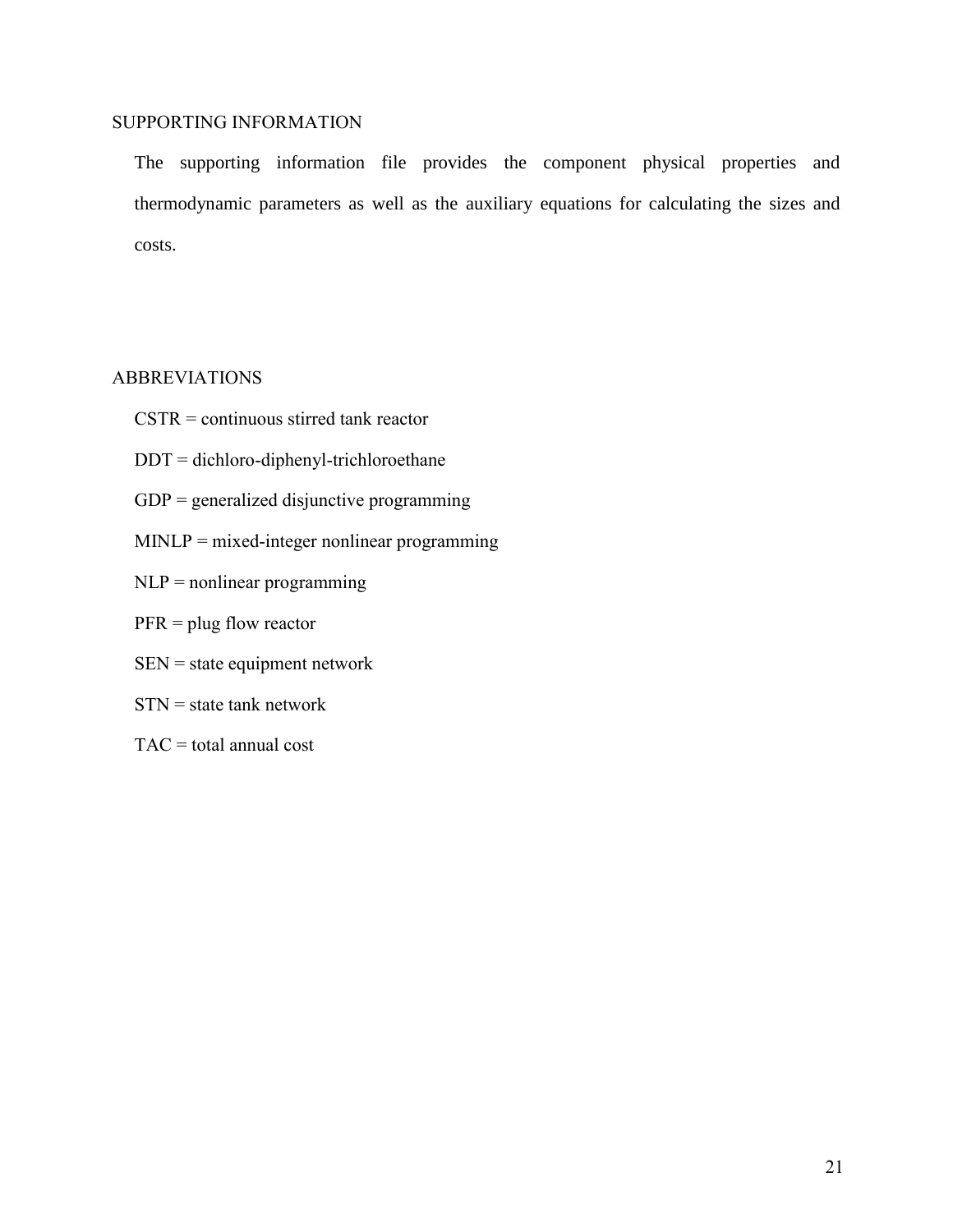#### REFERENCES

- (1) Chen, Q.; Grossmann, I. E. Recent developments and challenges in optimization-based process synthesis. *Annu. Rev. Chem. Biomol. Eng.* **2017,** in press.
- (2) Tula, A. K.; Eden, M. R.; Gani, R. Process synthesis, design and analysis using a processgroup contribution method. *Comput. Chem. Eng.* **2015,** *81*, 245-259.
- (3) Daichendt, M. M.; Grossmann, I. E. Integration of hierarchical decomposition and mathematical programming for the synthesis of process flowsheets. *Comput. Chem. Eng.* **1998,** *22* (1), 147-175.
- (4) Omtveit, T.; Wah, P. E.; Lien, K. M. Decomposed algorithmic synthesis of reactorseparation-recycle systems. *Comput. Chem. Eng.* **1994,** *18* (11), 1115-1124.
- (5) Kravanja, Z.; Grossmann, I. E. Multilevel-hierarchical MINLP synthesis of process flowsheets. *Comput. Chem. Eng.* **1997,** *21*, S421-S426.
- (6) Hentschel, B.; Peschel, A.; Freund, H.; Sundmacher, K. Simultaneous design of the optimal reaction and process concept for multiphase systems. *Chem. Eng. Sci.* **2014,** *115*, 69-87.
- (7) Douglas, J. M. *Conceptual Design of Chemical Processes*; McGraw-Hill: New York, 1988.
- (8) Hildebrandt, D.; Glasser, D. The attainable region and optimal reactor structures. *Chem. Eng. Sci.* **1990,** *45* (8), 2161-2168.
- (9) Hildebrandt, D.; Glasser, D.; Crowe, C. M. Geometry of the attainable region generated by reaction and mixing: with and without constraints. *Ind. Eng. Chem. Res.* **1990,** *29* (1), 49- 58.
- (10) Feinberg, M.; Hildebrandt, D. Optimal reactor design from a geometric viewpoint—I. Universal properties of the attainable region. *Chem. Eng. Sci.* **1997,** *52* (10), 1637-1665.
- (11) Feinberg, M. Optimal reactor design from a geometric viewpoint. Part II. Critical sidestream reactors. *Chem. Eng. Sci.* **2000,** *55* (13), 2455-2479.
- (12) Feinberg, M. Optimal reactor design from a geometric viewpoint III. Critical CFSTRs. *Chem. Eng. Sci.* **2000,** *55* (17), 3553-3565.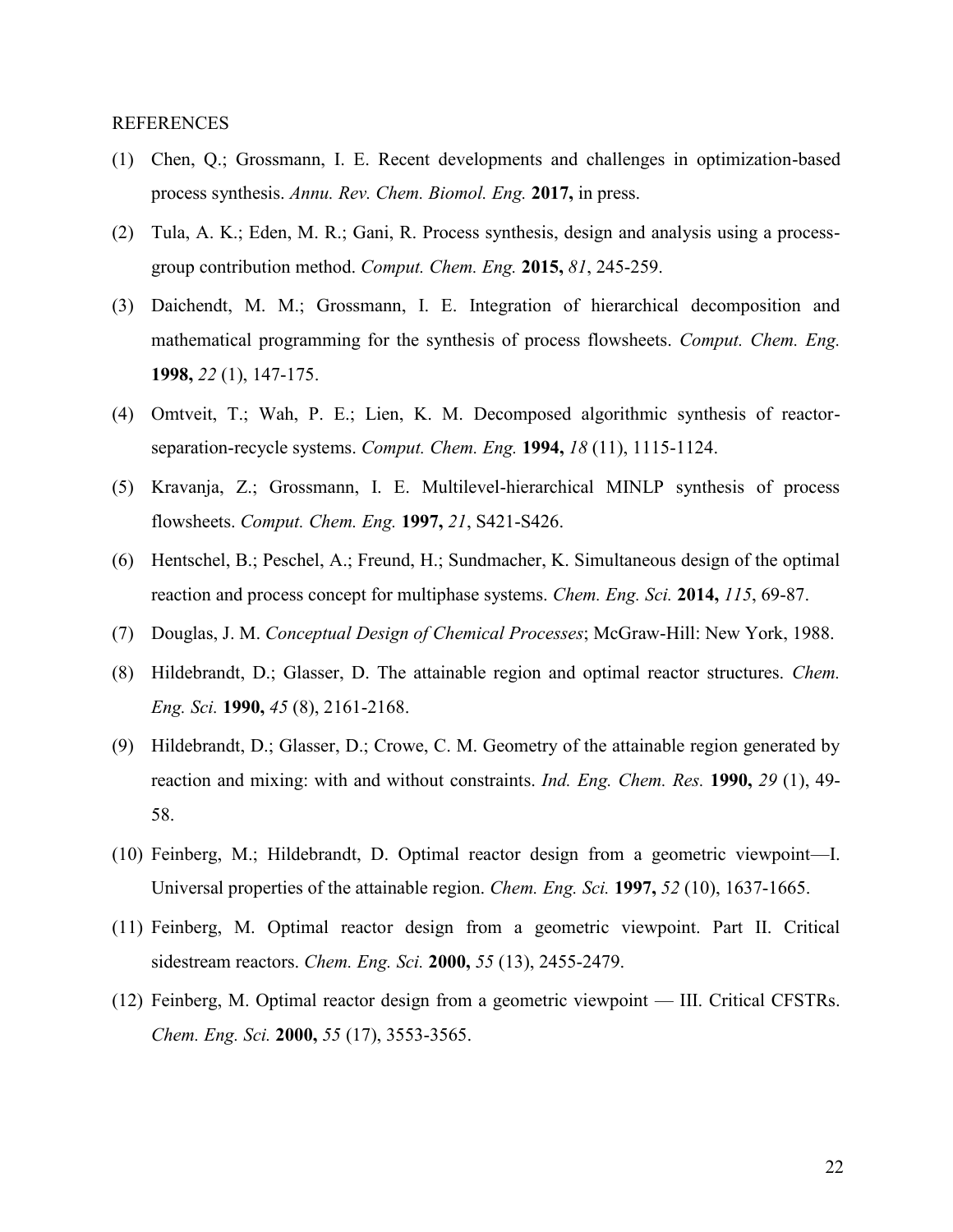- (13) Pahor, B.; Irsic, N.; Kravanja, Z. MINLP synthesis and modified attainable region analysis of reactor networks in overall process schemes using more compact reactor superstructure. *Comput. Chem. Eng.* **2000,** *24* (2), 1403-1408.
- (14) Kokossis, A. C.; Floudas, C. A. Optimization of complex reactor networks—I. Isothermal operation. *Chem. Eng. Sci.* **1990,** *45* (3), 595-614.
- (15) Kokossis, A. C.; Floudas, C. A. Optimization of complex reactor networks—II. Nonisothermal operation. *Chem. Eng. Sci.* **1994,** *49* (7), 1037-1051.
- (16) Pahor, B.; Kravanja, Z.; Bedenik, N. I. Synthesis of reactor networks in overall process flowsheets within the multilevel MINLP approach. *Comput. Chem. Eng.* **2001,** *25* (4), 765- 774.
- (17) Esposito, W. R.; Floudas, C. A. Deterministic global optimization in isothermal reactor network synthesis. *J. Global Optim.* **2002,** *22* (1), 59-95.
- (18) Achenie, L. E. K.; Biegler, L. T. Algorithmic synthesis of chemical reactor networks using mathematical programming. *Ind. Eng. Chem. Res.* **1986,** *25* (4), 621-627.
- (19) Achenie, L. E. K.; Biegler, L. T. A superstructure based approach to chemical reactor network synthesis. *Comput. Chem. Eng.* **1990,** *14* (1), 23-40.
- (20) Lakshmanan, A.; Biegler, L. T. Synthesis of optimal chemical reactor networks. *Ind. Eng. Chem. Res.* **1996,** *35* (4), 1344-1353.
- (21) Underwood, A. J. V. Fractional distillation of multicomponent mixtures. *Ind. Eng. Chem. Res.* **1949,** *41* (12), 2844-2849*.*
- (22) Levy, S. G.; Van Dongen, D. B.; Doherty, M. F. Design and synthesis of homogeneous azeotropic distillations. 2. Minimum reflux calculations for nonideal and azeotropic columns. *Ind. Eng. Chem. Res.* **1985,** *24* (4), 463-474.
- (23) Bausa, J.; Watzdorf, R. v.; Marquardt, W. Shortcut methods for nonideal multicomponent distillation: I. Simple columns. *AIChE J.* **1998,** *44* (10), 2181-2198.
- (24) Quirante, N.; Javaloyes, J.; Caballero, J. A. Rigorous design of distillation columns using surrogate models based on Kriging interpolation. *AIChE J.* **2015,** *61* (7), 2169-2187.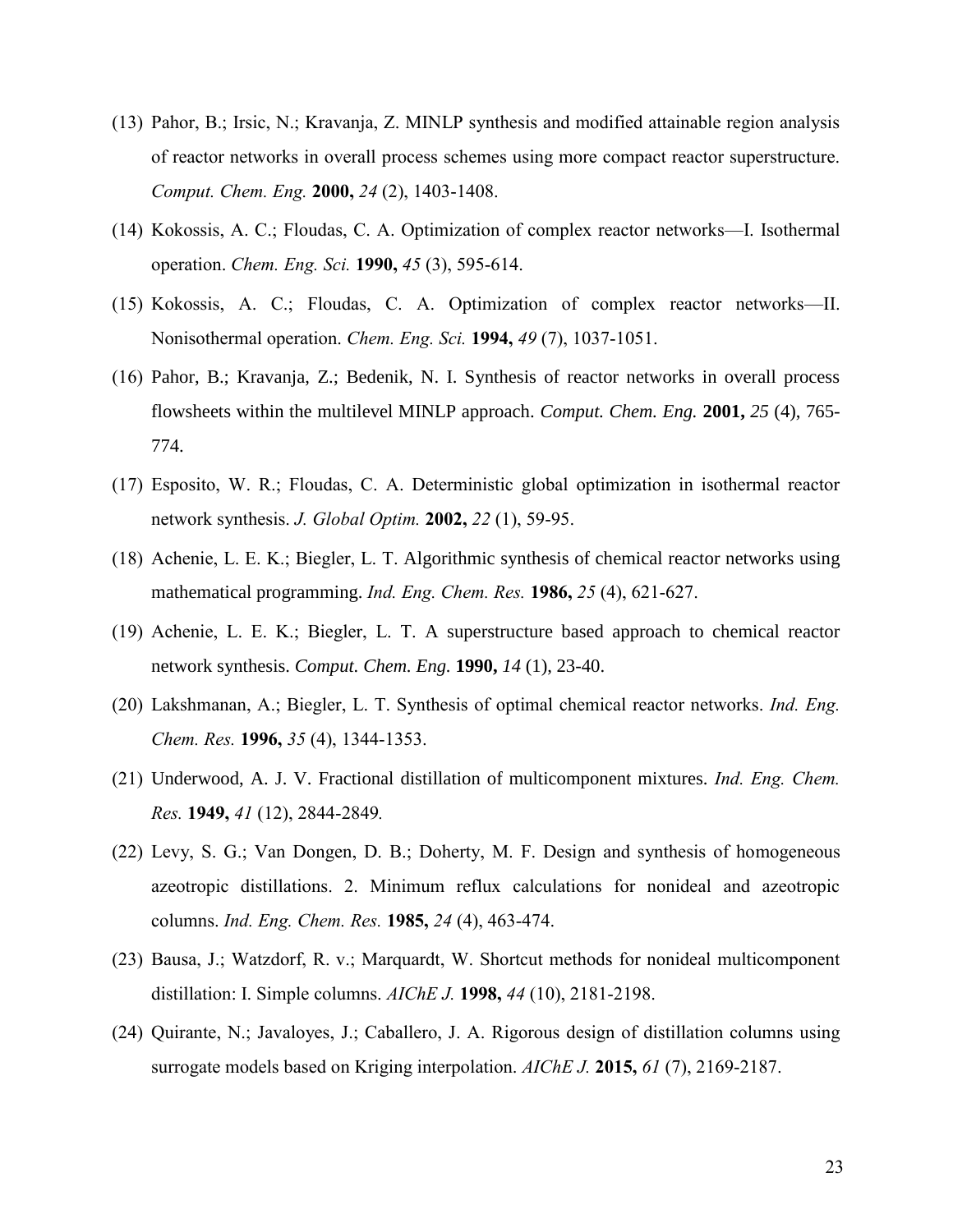- (25) Caballero, J. A. Logic hybrid simulation-optimization algorithm for distillation design. *Comput. Chem. Eng.* **2015,** *72*, 284-299.
- (26) Viswanathan, J.; Grossmann, I. E. Optimal feed locations and number of trays for distillation columns with multiple feeds. *Ind. Eng. Chem. Res.* **1993,** *32* (11), 2942-2949.
- (27) Zou, X.; Cui, Y. H.; Dong, H. G.; Wang, J.; Grossmann, I. E. Optimal design of complex distillation system for multicomponent zeotropic separations. *Chem. Eng. Sci.* **2012,** *75*, 133-143.
- (28) Kossack, S.; Kraemer, K.; Marquardt, W. Efficient optimization-based design of distillation columns for homogeneous azeotropic mixtures. *Ind. Eng. Chem. Res.* **2006,** *45* (25), 8492- 8502.
- (29) Skiborowski, M.; Harwardt, A.; Marquardt, W. Efficient optimization-based design for the separation of heterogeneous azeotropic mixtures. *Comput. Chem. Eng.* **2015,** *72*, 34-51.
- (30) Yeomans, H.; Grossmann, I. E. Optimal design of complex distillation columns using rigorous tray-by-tray disjunctive programming models. *Ind. Eng. Chem. Res.* **2000,** *39* (11), 4326-4335.
- (31) Yeomans, H.; Grossmann, I. E. Disjunctive programming models for the optimal design of distillation columns and separation sequences. *Ind. Eng. Chem. Res.* **2000,** *39* (6), 1637- 1648.
- (32) Barttfeld, M.; Aguirre, P. A.; Grossmann, I. E. A decomposition method for synthesizing complex column configurations using tray-by-tray GDP models. *Comput. Chem. Eng.* **2004,** *28* (11), 2165-2188.
- (33) Barttfeld, M.; Aguirre, P. A.; Grossmann, I. E. Alternative representations and formulations for the economic optimization of multicomponent distillation columns. *Comput. Chem. Eng.* **2003,** *27* (3), 363-383.
- (34) Kokossis, A. C.; Floudas, C. A. Synthesis of isothermal reactor-separator-recycle systems. *Chem. Eng. Sci.* **1991,** *46* (5), 1361-1383.
- (35) Linke, P.; Kokossis, A. On the robust application of stochastic optimisation technology for the synthesis of reaction/separation systems. *Comput. Chem. Eng.* **2003,** *27* (5), 733-758.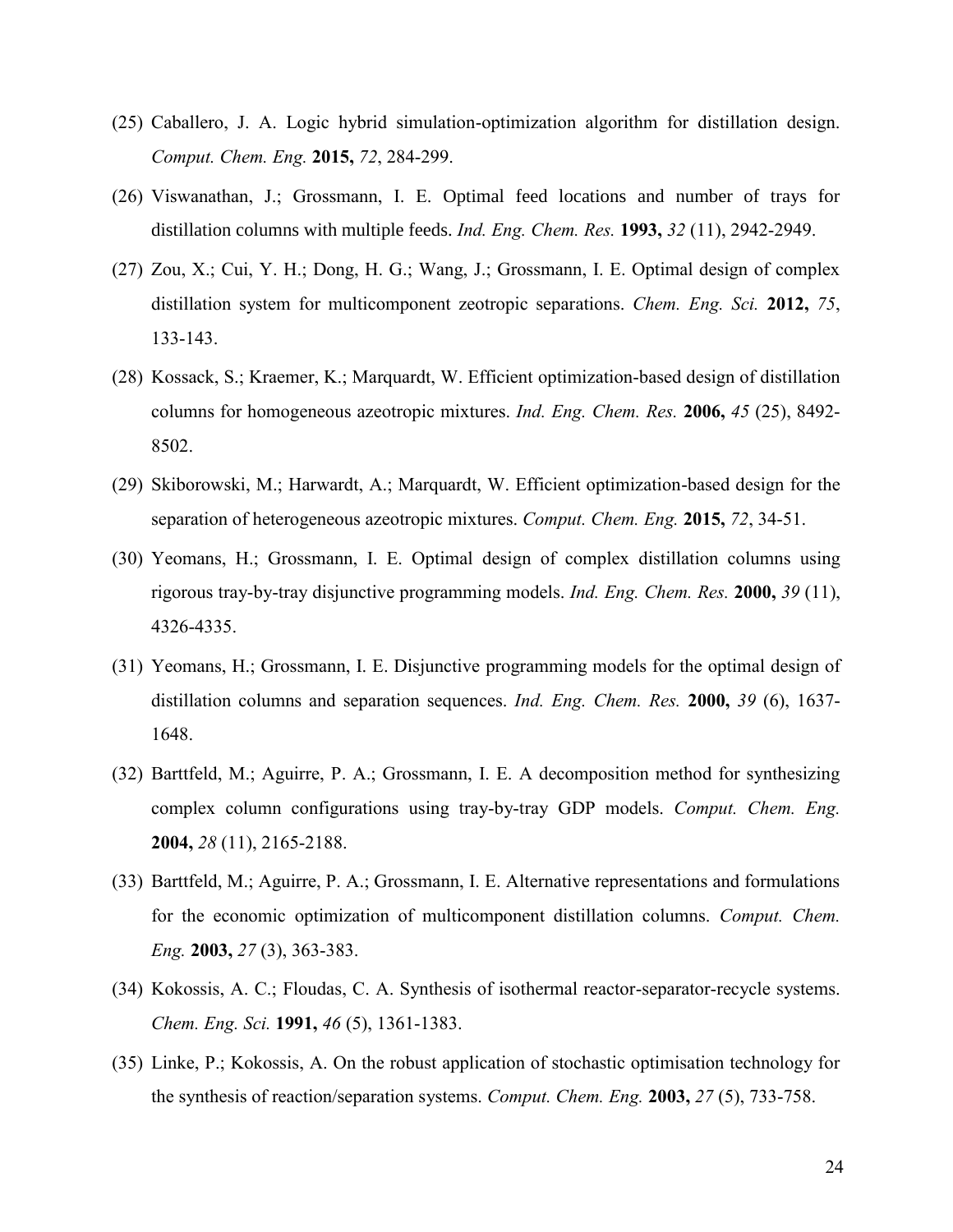- (36) Gross, B.; Roosen, P. Total process optimization in chemical engineering with evolutionary algorithms. *Comput. Chem. Eng.* **1998,** *22*, S229-S236.
- (37) Caballero, J. A.; Odjo, A.; Grossmann, I. E. Flowsheet optimization with complex cost and size functions using process simulators. *AIChE J.* **2007,** *53* (9), 2351-2366.
- (38) Caballero, J. A.; Grossmann, I. E. An algorithm for the use of surrogate models in modular flowsheet optimization. *AIChE J.* **2008,** *54* (10), 2633-2650.
- (39) Henao, C. A.; Maravelias, C. T. Surrogate-based superstructure optimization framework. *AIChE J.* **2011,** *57* (5), 1216-1232.
- (40) Cozad, A.; Sahinidis, N. V.; Miller, D. C. Learning surrogate models for simulation-based optimization. *AIChE J.* **2014,** *60* (6), 2211-2227.
- (41) Recker, S.; Skiborowski, M.; Redepenning, C.; Marquardt, W. A unifying framework for optimization-based design of integrated reaction–separation processes. *Comput. Chem. Eng.* **2015,** *81*, 260-271.
- (42) Grossmann, I. E.; Ruiz, J. P. Generalized disjunctive programming: A framework for formulation and alternative algorithms for MINLP optimization. In *Mixed Integer Nonlinear Programming*, Lee, J.; Leyffer, S., Eds. Springer New York: New York, NY, 2012.
- (43) Grossmann, I. E.; Aguirre, P. A.; Barttfeld, M. Optimal synthesis of complex distillation columns using rigorous models. *Comput. Chem. Eng.* **2005,** *29* (6), 1203-1215.
- (44) Alagy, J.; Trambouze, P.; Van Landeghem, H. Designing a cyclohexane oxidation reactor. *Ind. Eng. Chem. Res.* **1974,** *13* (4), 317-323.
- (45) Krzysztoforski, A.; Wojcik, Z.; Pohorecki, R.; Baldyga, J. Industrial contribution to the reaction engineering of cyclohexane oxidation. *Ind. Eng. Chem. Res.* **1986,** *25* (4), 894-898.
- (46) Shah, P.B.; Kokossis A. Design targets of separator and reactor-separator systems using conceptual programming. *Comput. Chem. Eng.* **1997,** *21*, S1013-1018.
- (47) Tawarmalani, M.; Sahinidis, N. V. A polyhedral branch-and-cut approach to global optimization. *Math. Program.* **2005,** *103* (2), 225-249.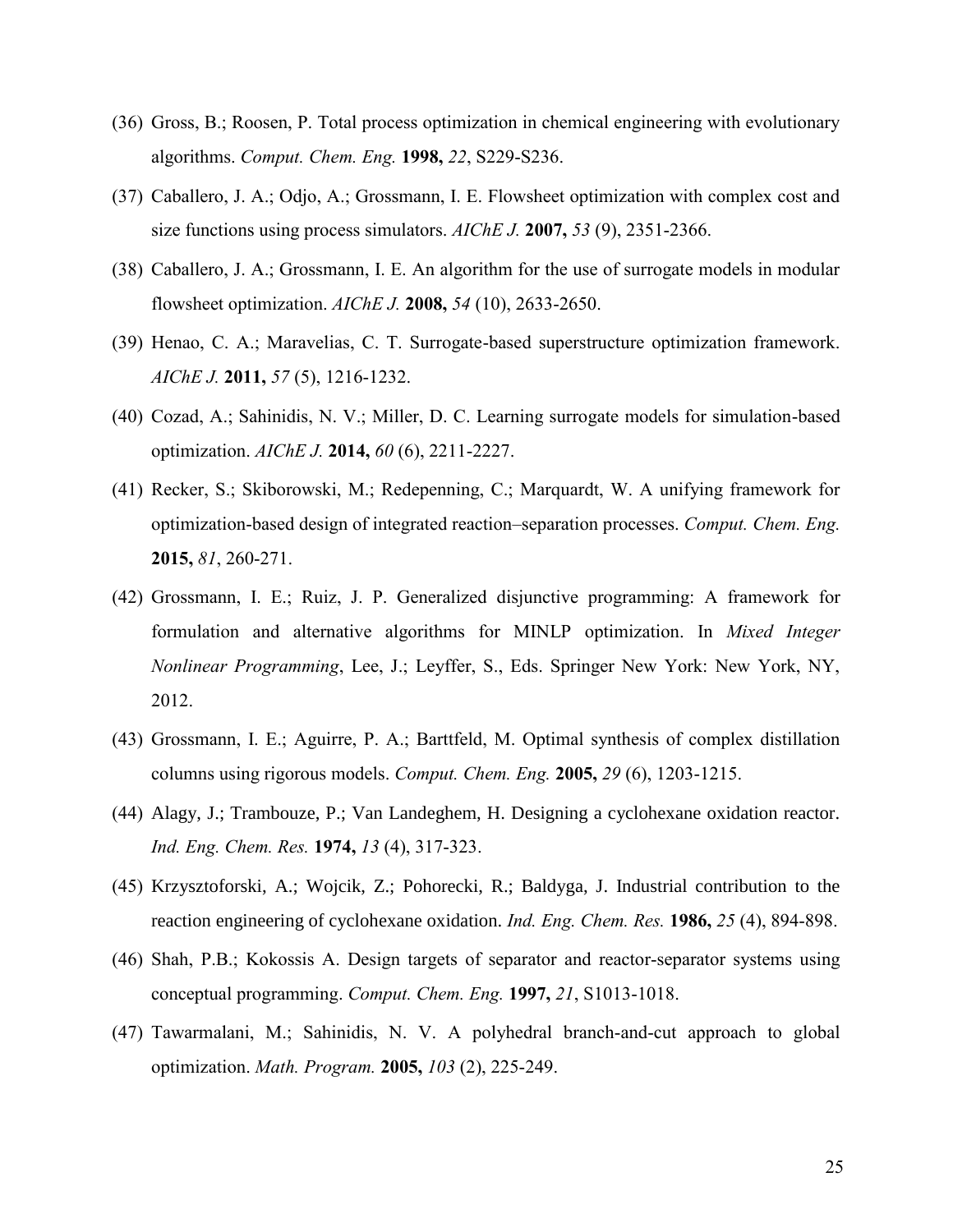

**Figure 1.** Reactor superstructure with *N* reactor units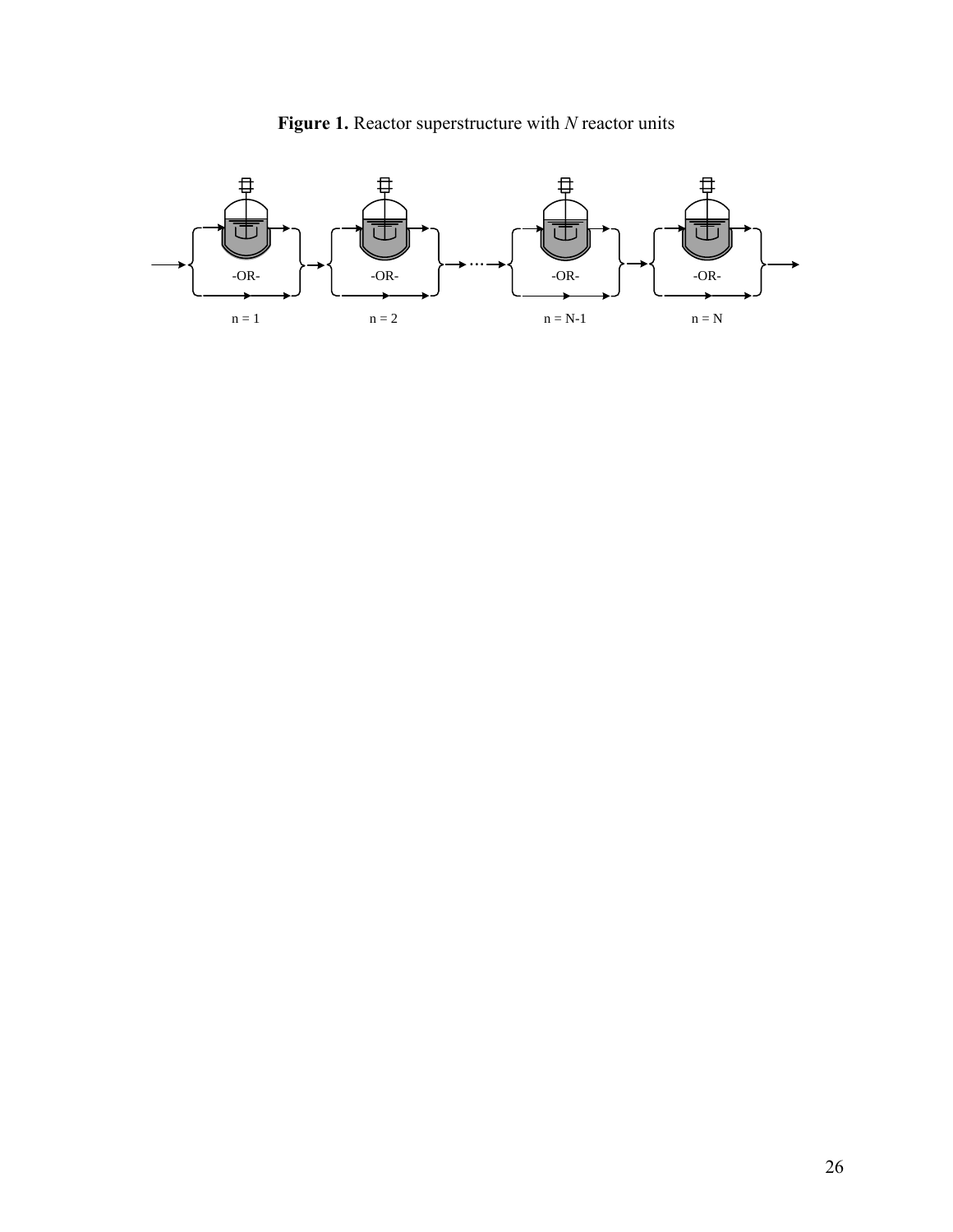

# **Figure 2.** Reactor superstructure with multiple PFRs and CSTRs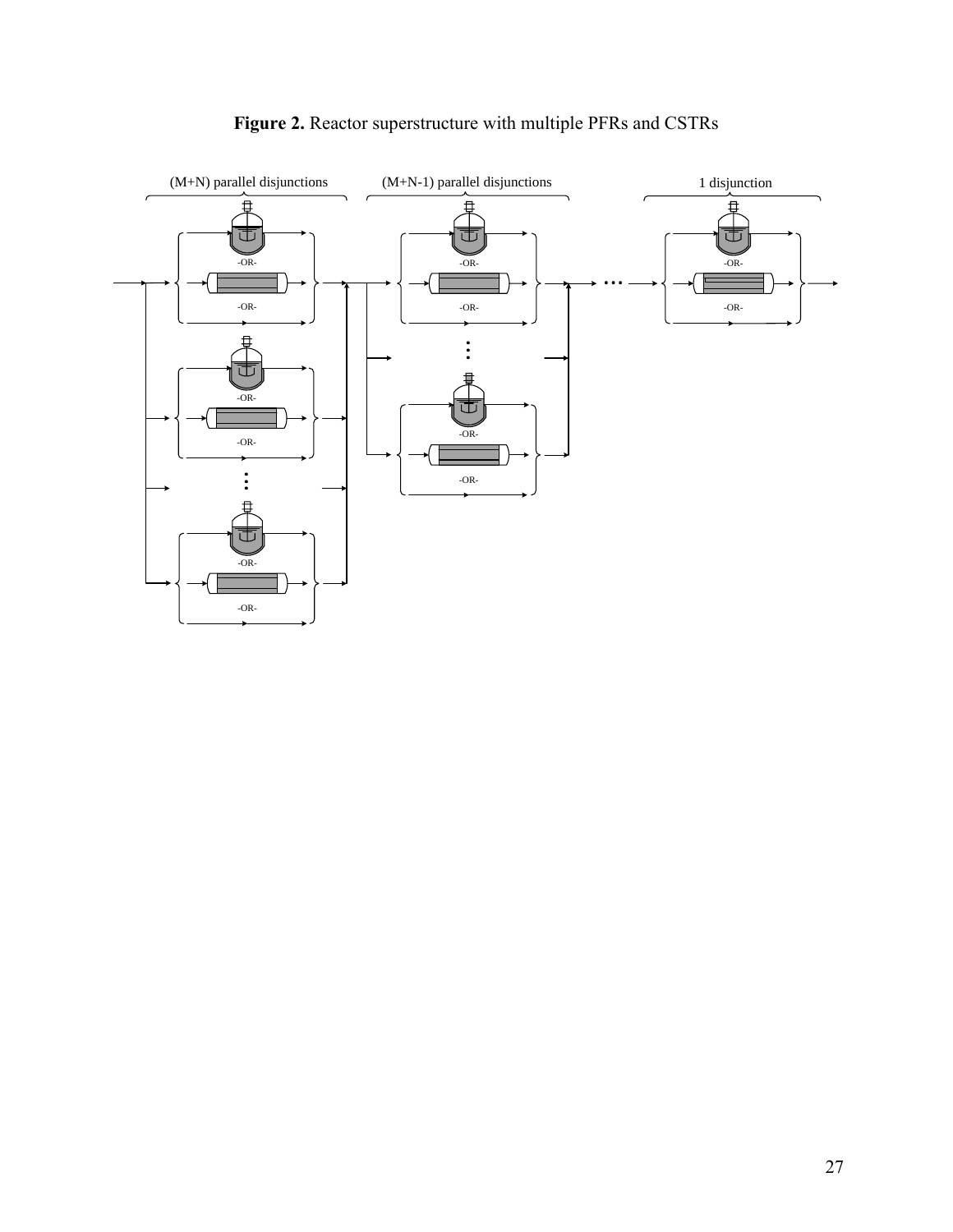

# **Figure 3.** GDP representation of distillation columns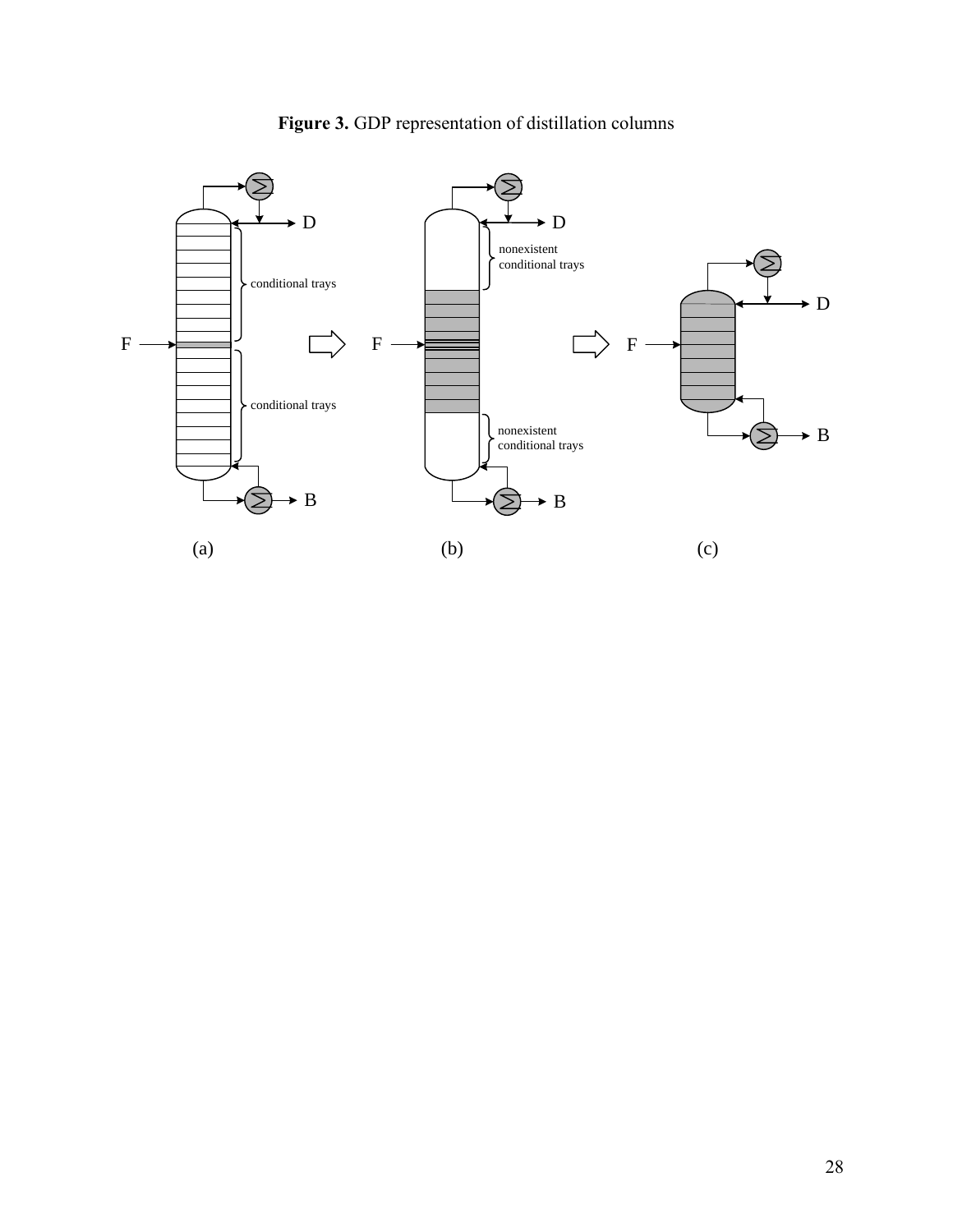**Figure 4.** SEN representation based superstructure for 3-component distillation systems (A, B,



and C are in order of decreasing relative volatility)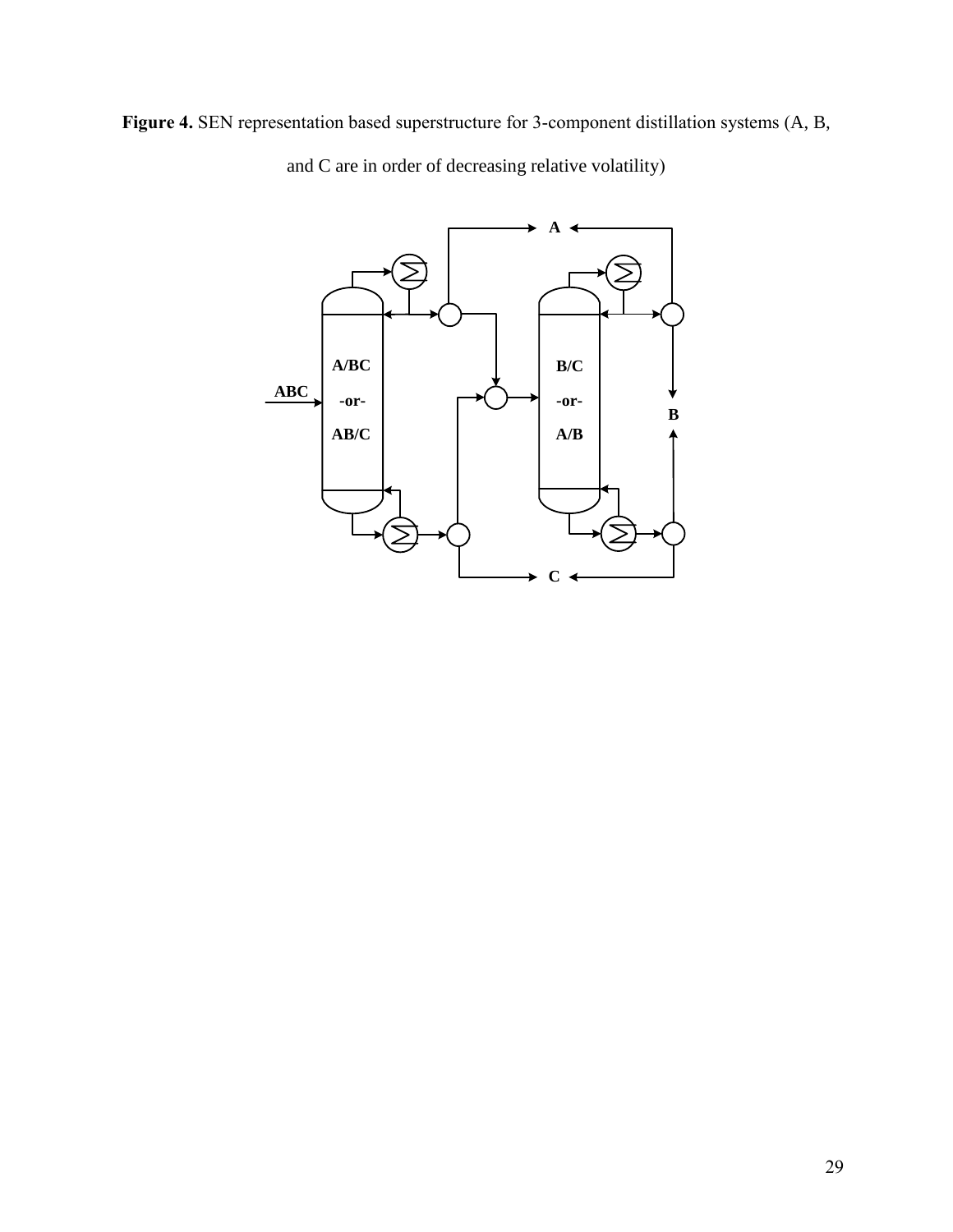# **Scheme 1.** Simplified Reaction Scheme for Cyclohexane Oxidation

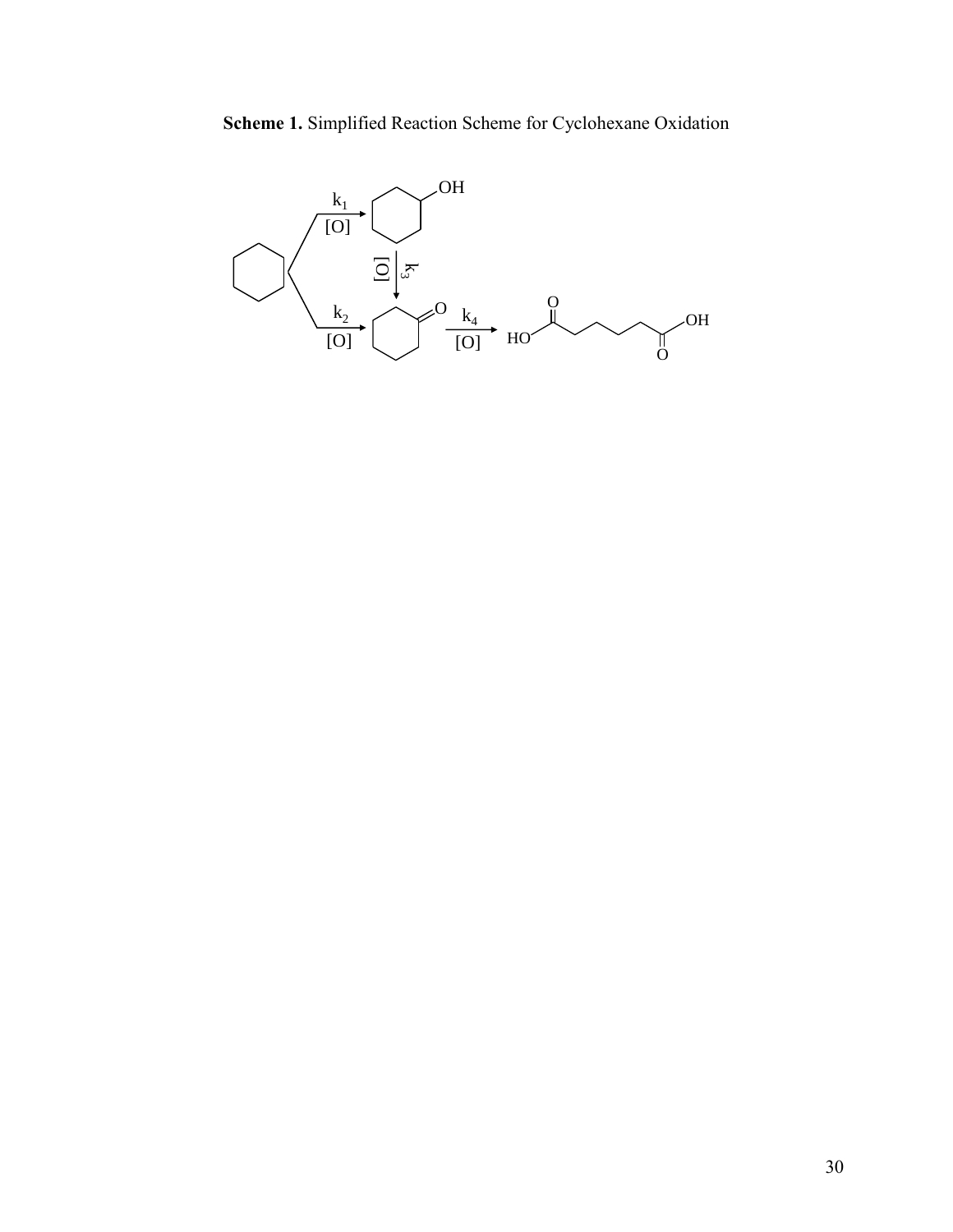

**Figure 5.** Initial superstructure for the cyclohexane oxidation process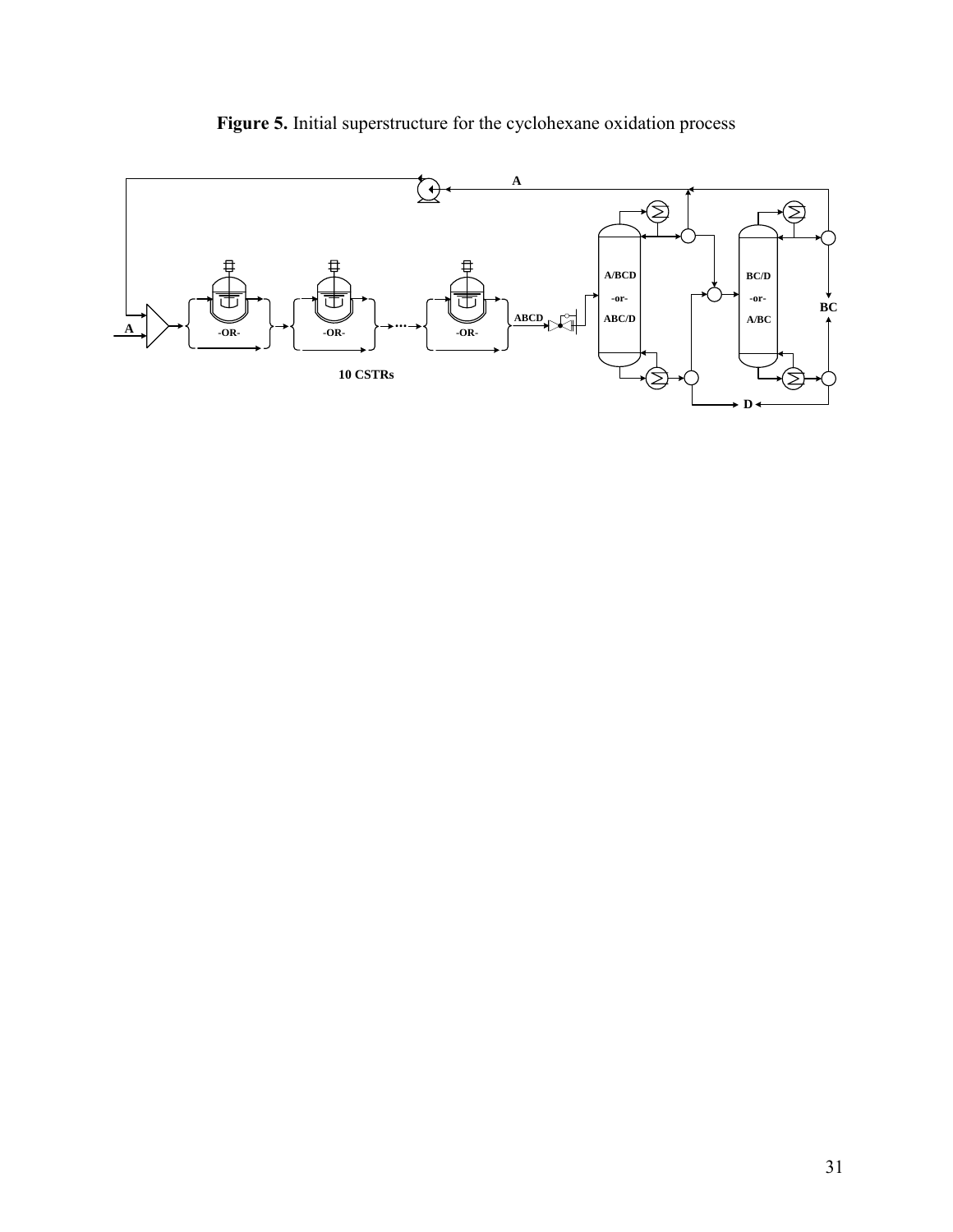

Figure 6. Optimal process configuration for the first case study (flowrate in kmol/h)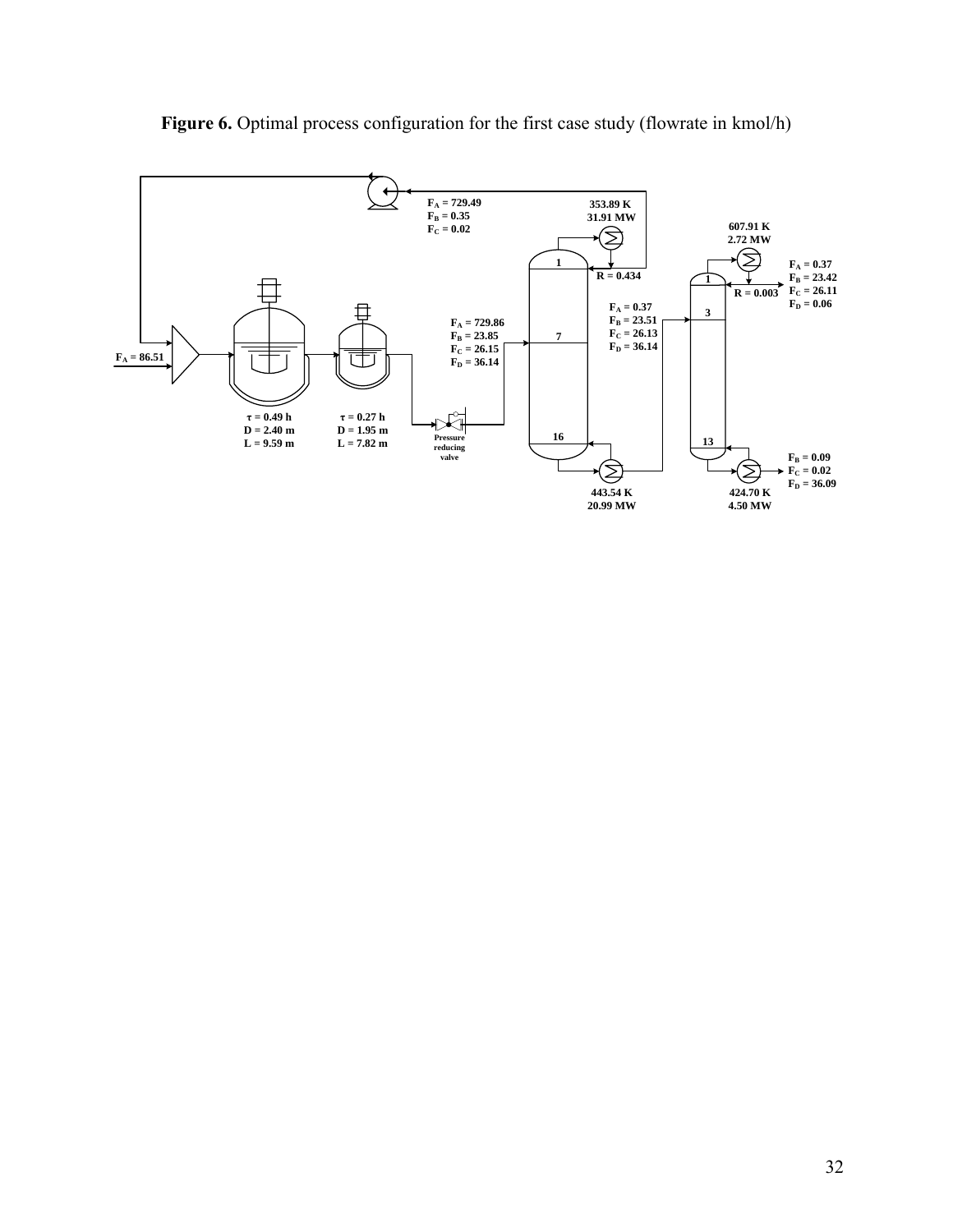| Optimal TAC (\$/year)                  | $2.23 \times 10^{6}$ |
|----------------------------------------|----------------------|
| TAC in the first relaxed NLP (\$/year) | $4.12 \times 10^{5}$ |
| Number of equations                    | 4046                 |
| Number of discrete variables           | 91                   |
| Number of variables                    | 3106                 |
| Number of nonlinear matrix entries     | 7290                 |
| Code length                            | 28268                |
| Searched SBB nodes                     | 150                  |
| Infeasible nodes                       | 71                   |
| $CPU$ time $(s)$                       |                      |
|                                        |                      |

**Table 1.** Computational Results for the Cyclohexane Oxidation Case Study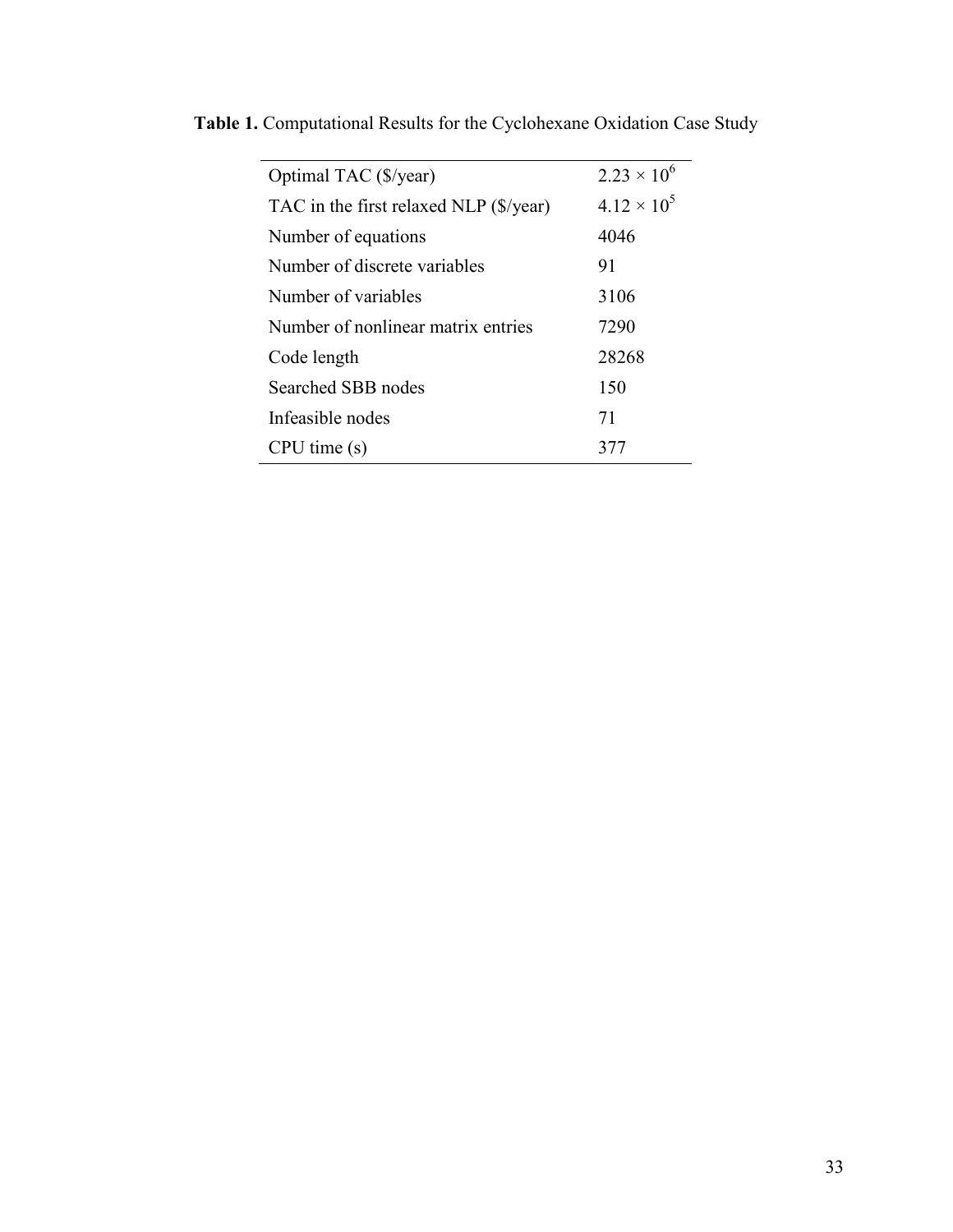|                                     | Capital Investment<br>$(10^5 \text{ S/year})$ | <b>Operational Cost</b><br>$(10^5 \text{ S/year})$ |
|-------------------------------------|-----------------------------------------------|----------------------------------------------------|
| 1 <sup>st</sup> Reactor             | 2.36                                          | 0.81                                               |
| $2nd$ Reactor                       | 1.61                                          | 0.53                                               |
| 1 <sup>st</sup> Distillation column | 3.40                                          | 9.29                                               |
| $2nd$ Distillation column           | 117                                           | 3.11                                               |

**Table 2.** Economic Optimization Results for the Cyclohexane Oxidation Case Study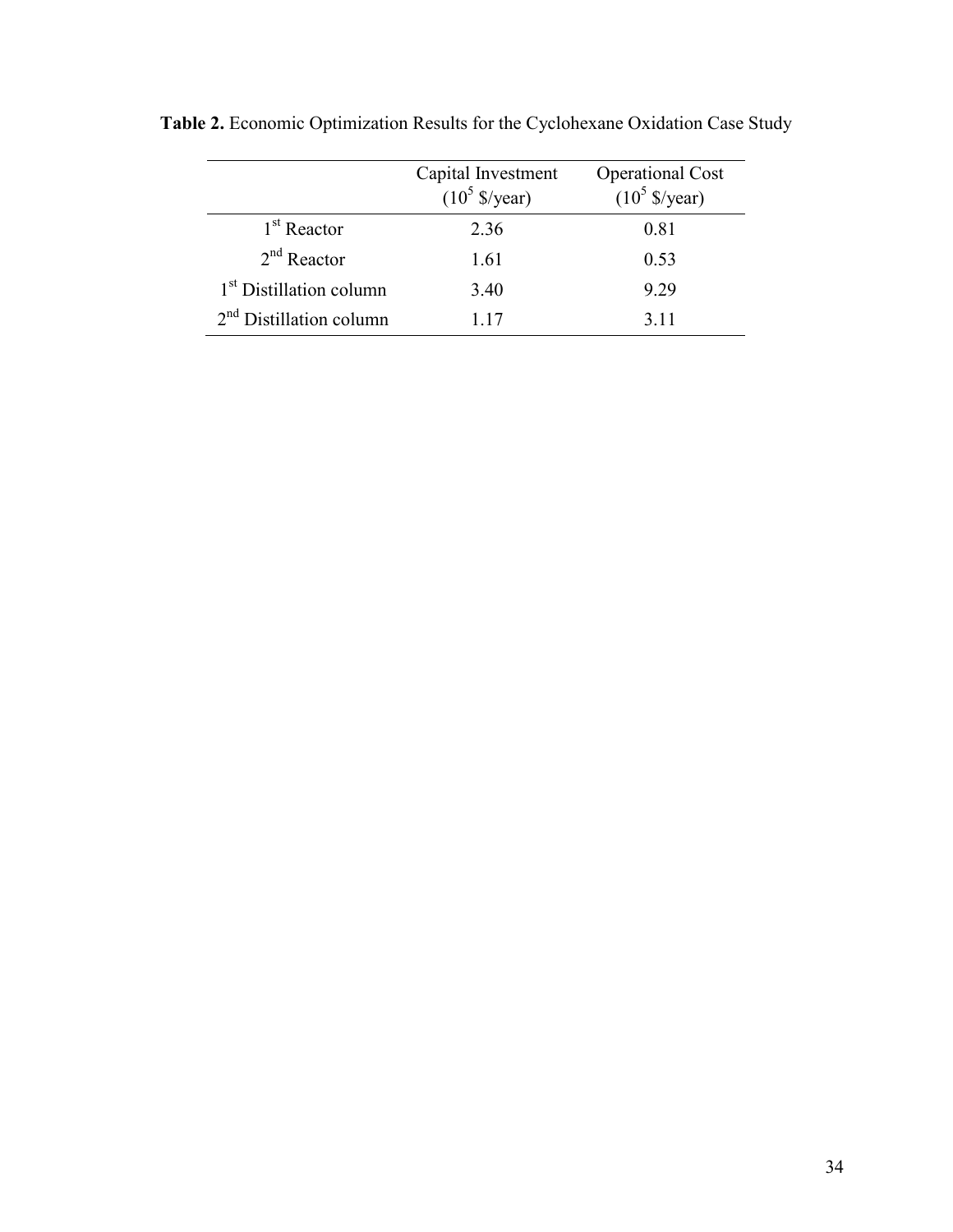|                                        | Reference Design     | Our Design           |
|----------------------------------------|----------------------|----------------------|
| Reactor network                        | 5 CSTRs              | 2 CSTRs              |
| Input flowrate (kmol/h)                | 1250                 | 816                  |
| Reaction conversion                    | 4.7%                 | 10.6%                |
| Reaction selectivity                   | 85%                  | 58%                  |
| Separation sequence                    | Direct separation    | Direct separation    |
| Feed location in the $1st$ column      | 9                    | 7                    |
| Number of trays in the $1st$ column    | 18                   | 16                   |
| Reflux ratio of the $1st$ column       | 0.53                 | 0.43                 |
| Feed location in the $2nd$ column      | 11                   | 3                    |
| Number of trays in the $2^{nd}$ column | 20                   | 13                   |
| Reflux ratio of the $2^{nd}$ column    | 0.003                | 0.003                |
| TAC (\$/year)                          | $2.86 \times 10^{6}$ | $2.23 \times 10^{6}$ |
| Process profit (million \$/year)*      | 75.9                 | 115.4                |

**Table 3.** Comparison between Our Design Results and the Reference Design for the Cyclohexane Oxidation Case Study

\*Process profit = revenues of KA oil and adipic acid – cost of cyclohexane – TAC; The prices of cyclohexane, KA oil, and adipic acid are 1000 \$/ton, 2500 \$/ton, and 1800 \$/ton, respectively.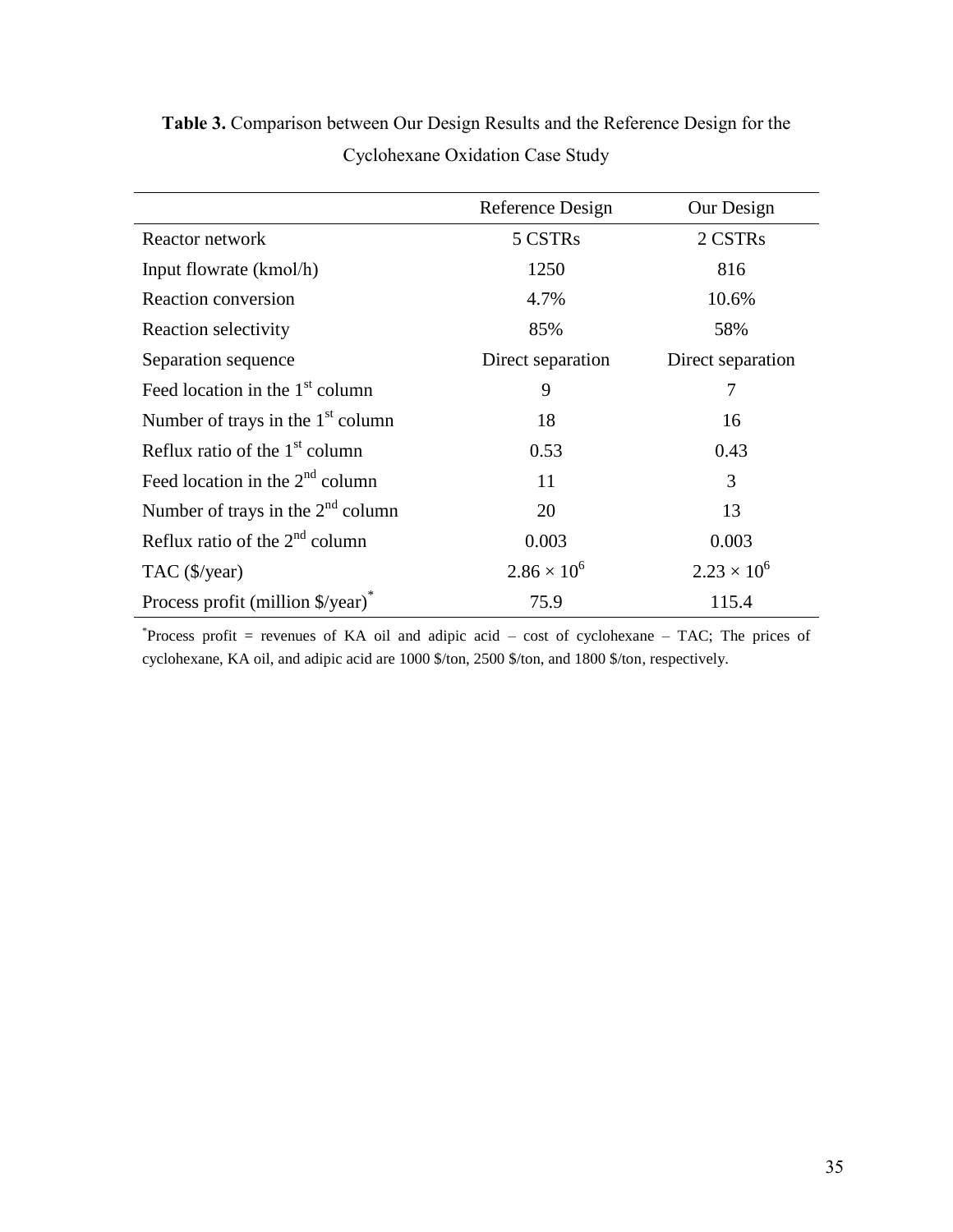**Scheme 2.** Reaction Scheme for Benzene Chlorination

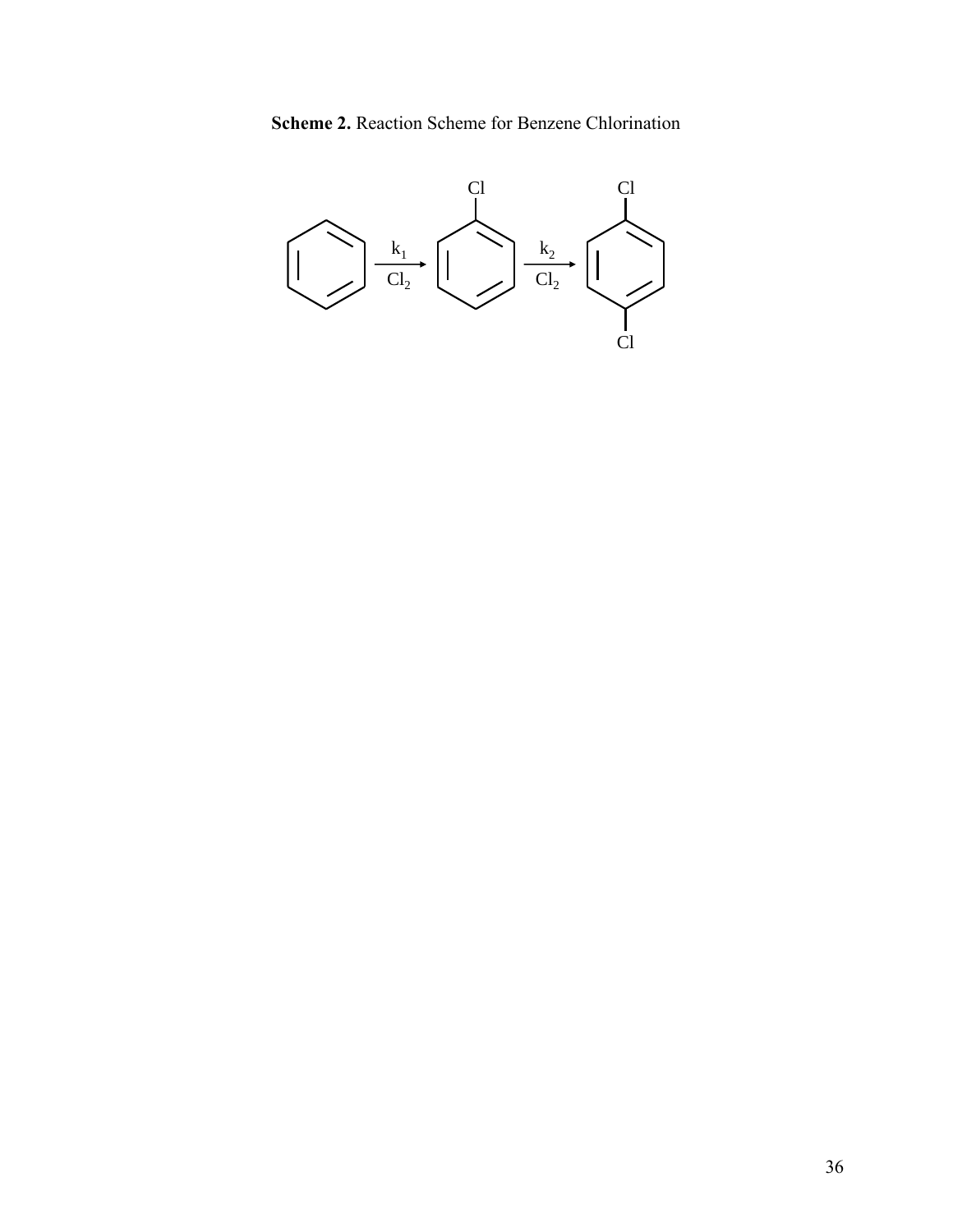

**Figure 7.** Initial superstructure for the benzene chlorination process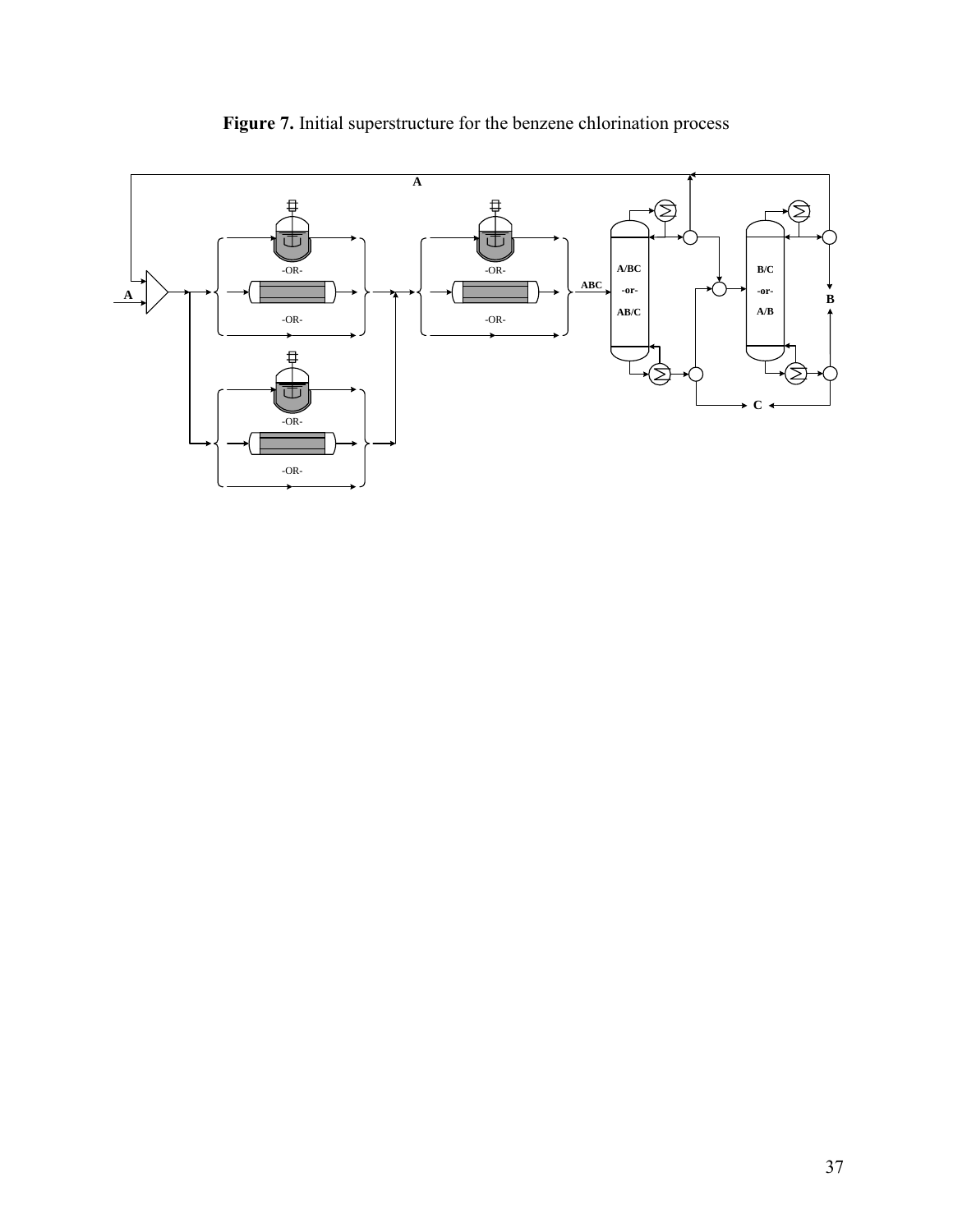

**Figure 8.** Optimal process configuration for the second case study (flowrate in kmol/h)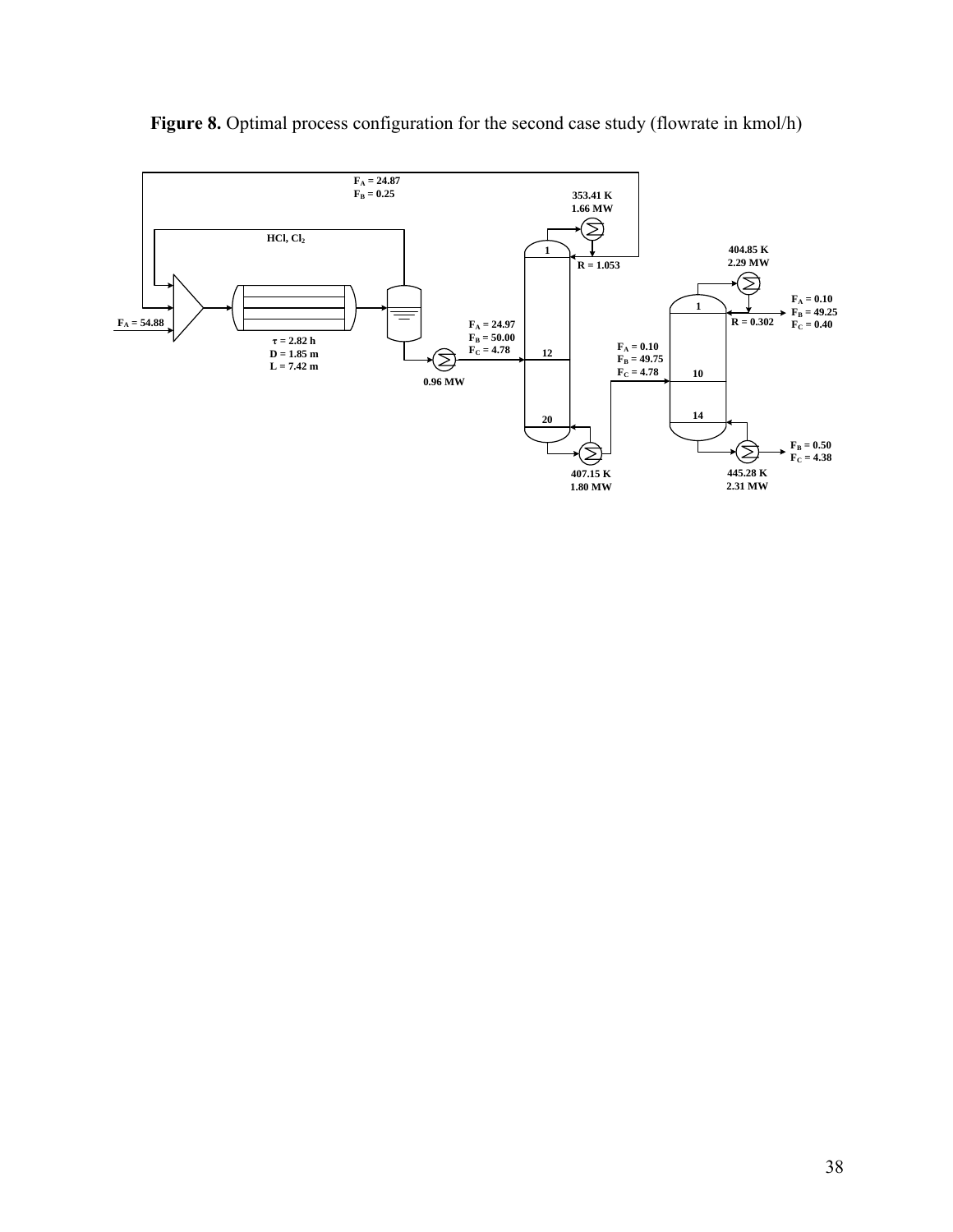| Optimal TAC (\$/year)                  | $6.24 \times 10^5$ |
|----------------------------------------|--------------------|
| TAC in the first relaxed NLP (\$/year) | $2.20 \times 10^5$ |
| Number of equations                    | 2490               |
| Number of discrete variables           | 86                 |
| Number of variables                    | 1784               |
| Number of nonlinear matrix entries     | 2405               |
| Code length                            | 5916               |
| Searched SBB nodes                     | 167                |
| Infeasible nodes                       | 71                 |
| $CPU$ time $(s)$                       | 72                 |
|                                        |                    |

**Table 4.** Computational Results for the Benzene Chlorination Case Study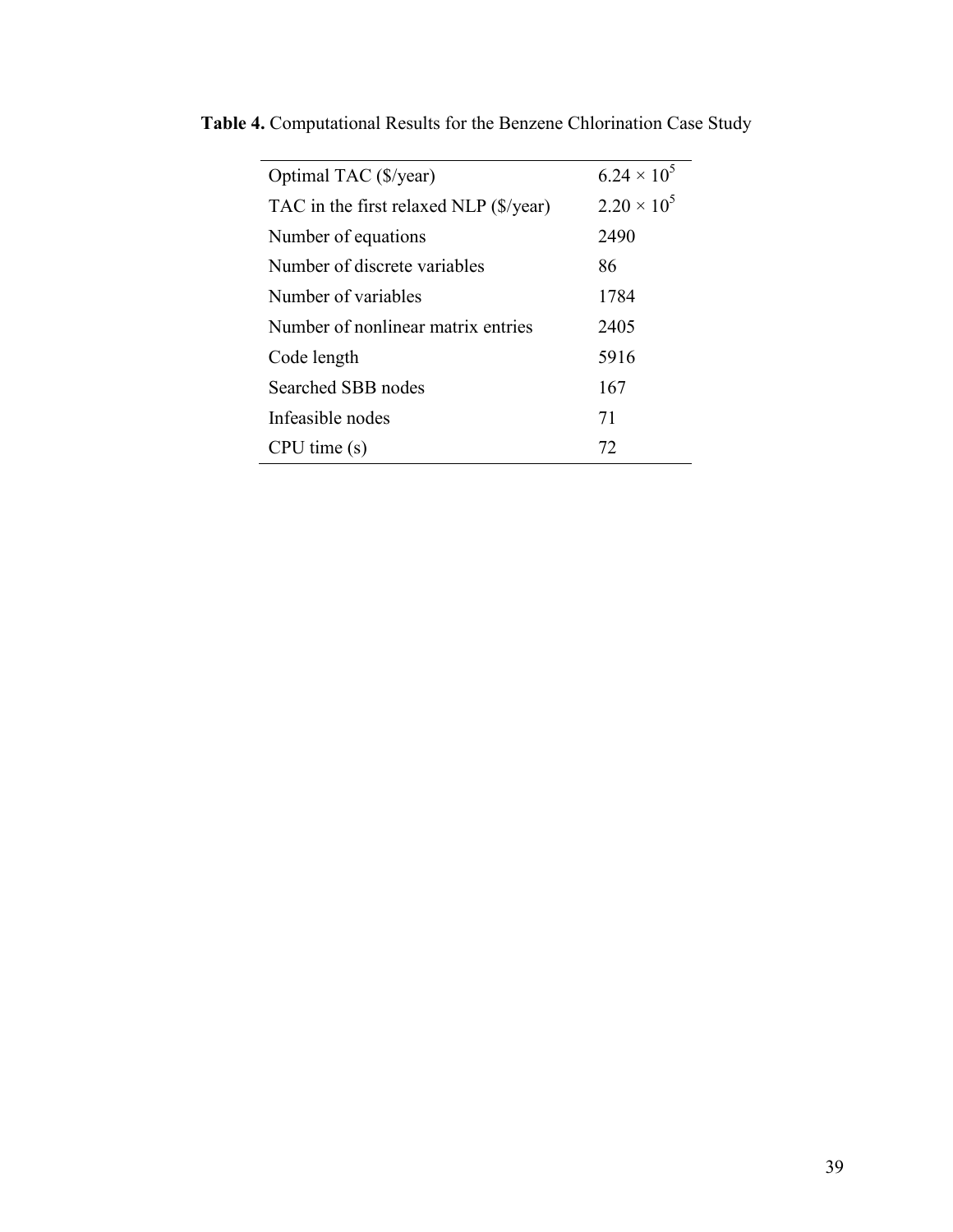|                                     | Capital Investment<br>$(10^5 \frac{e}{2} \text{year})$ | <b>Operational Cost</b><br>$(10^5 \frac{S}{year})$ |
|-------------------------------------|--------------------------------------------------------|----------------------------------------------------|
| Reactor                             | 1.46                                                   | 0.81                                               |
| Heat exchanger                      | 0.08                                                   | 0.36                                               |
| 1 <sup>st</sup> Distillation column | 0.91                                                   | 0.75                                               |
| $2nd$ Distillation column           | 0.87                                                   | 1.00                                               |

**Table 5.** Economic Optimization Results for the Benzene Chlorination Case Study